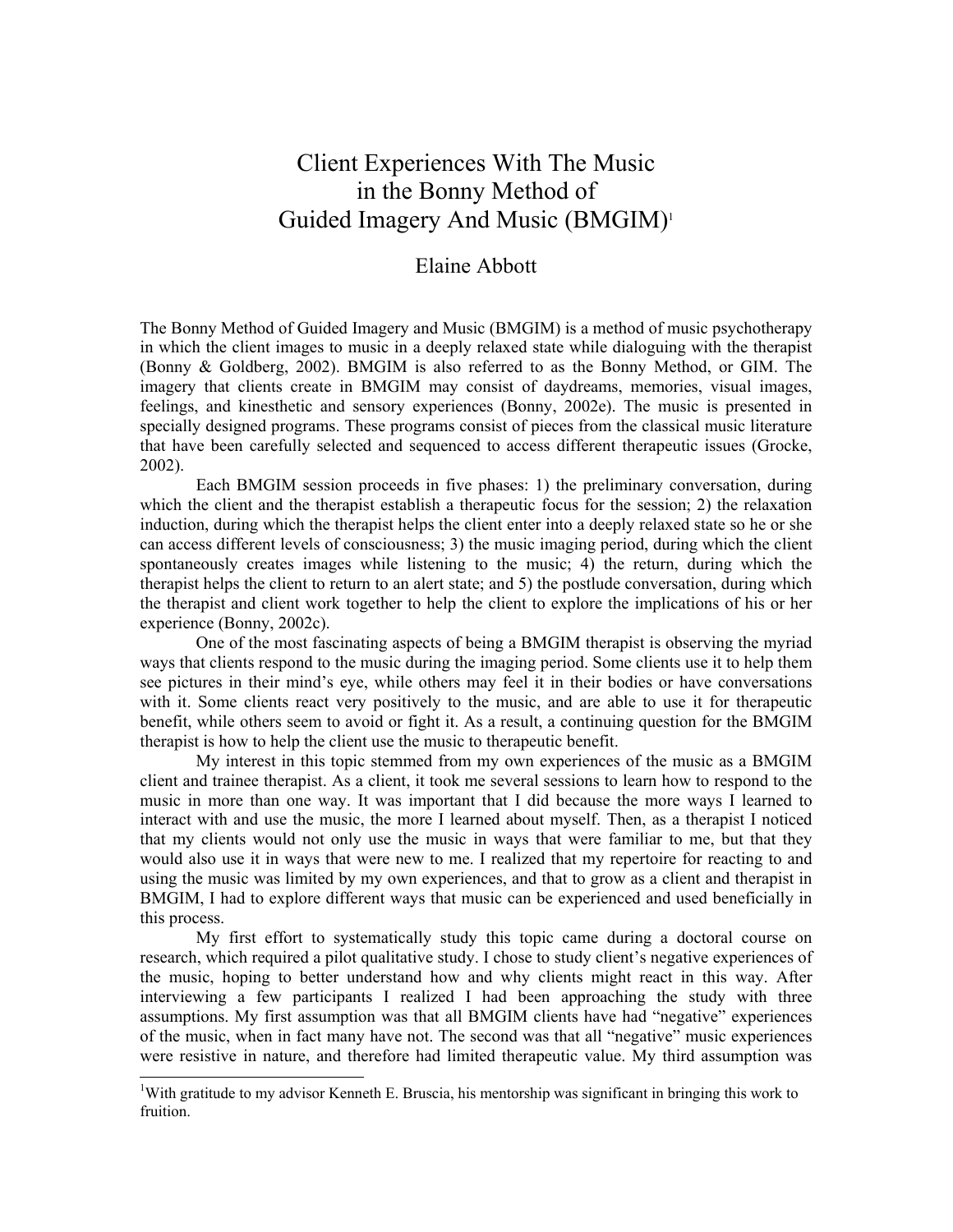that all forms of resisting the music would be active (e.g. fighting against the music), when in fact they can also be passive (e.g. ignoring the music). The discovery of these biases led me to the present study.

Building upon the pilot study, I approached the present study by broadening the purpose of the research significantly. This time I entered into a general exploration of both positive and negative music experiences. I hoped such a research study would not only provide a foundation for distinguishing between positive and negative experiences, but would also begin to clarify, in a more holistic way, how participants may or may not use music experiences for therapeutic benefit.

# Purpose of the Study

There were two main purposes for this research. The first was to narrate clients' positive and negative experiences with the music in BMGIM and how those experiences affected them. The second was to systematically analyze the narrations in order to describe a) the essential similarities and differences between positive and negative music experiences and b) their impact on clients' therapeutic processes and/or lives.

# LITERATURE REVIEW

A survey of the literature on music as it relates to BMGIM revealed three major areas of interest: 1) the effects of music on experimental study subjects, 2) the effects of music on BMGIM clients in clinical settings, and 3) BMGIM clients' perspectives on their experiences with the music. This examination of the literature shows that while therapists have written a lot on this topic, only specific areas of it have been addressed, and little has been reported from clients' perspectives.

# Effects of Music in Experimental Settings

Researchers examined the effects of classical music selections on imagery in non-clinical, experimentally designed settings. These studies show that music, when compared to silence, can increase the activity and vividness of study participants' imagery (McKinney and Tims, 1995; Band, 1996) and the intensity of their emotions (McKinney, 1990; McKinney and Tims, 1995). Band (1996) also found that study participants' levels of absorption in their imagery experience were increased when listening to music. Although these studies did not use BMGIM clients as subjects, the results do provide evidence of the effects of classical music on imagery.

# Effects of Music in Clinical Settings

BMGIM therapists have relied extensively on their clinical experiences to describe and explain the various effects that music can have on clients during the BMGIM music-imagery experiences. Bonny (2002d) wrote on the ability of the specially contoured music programs to carry the client into and out of deep emotional experiences over a 30-45 minute span of time. She and other therapists have also described the moment-to-moment potentials of the music to 1) evoke, 2) elaborate, 3) hold, and 4) transform aspects of clients' music-imagery experiences.

When the music *evokes* something in a client's experience, therapists speak of it as able to cause something from within the client to be awakened or expressed. The music is reported to evoke imagery (Pickett, 1991), and thoughts (Skaggs, 1992). It also evokes the unconscious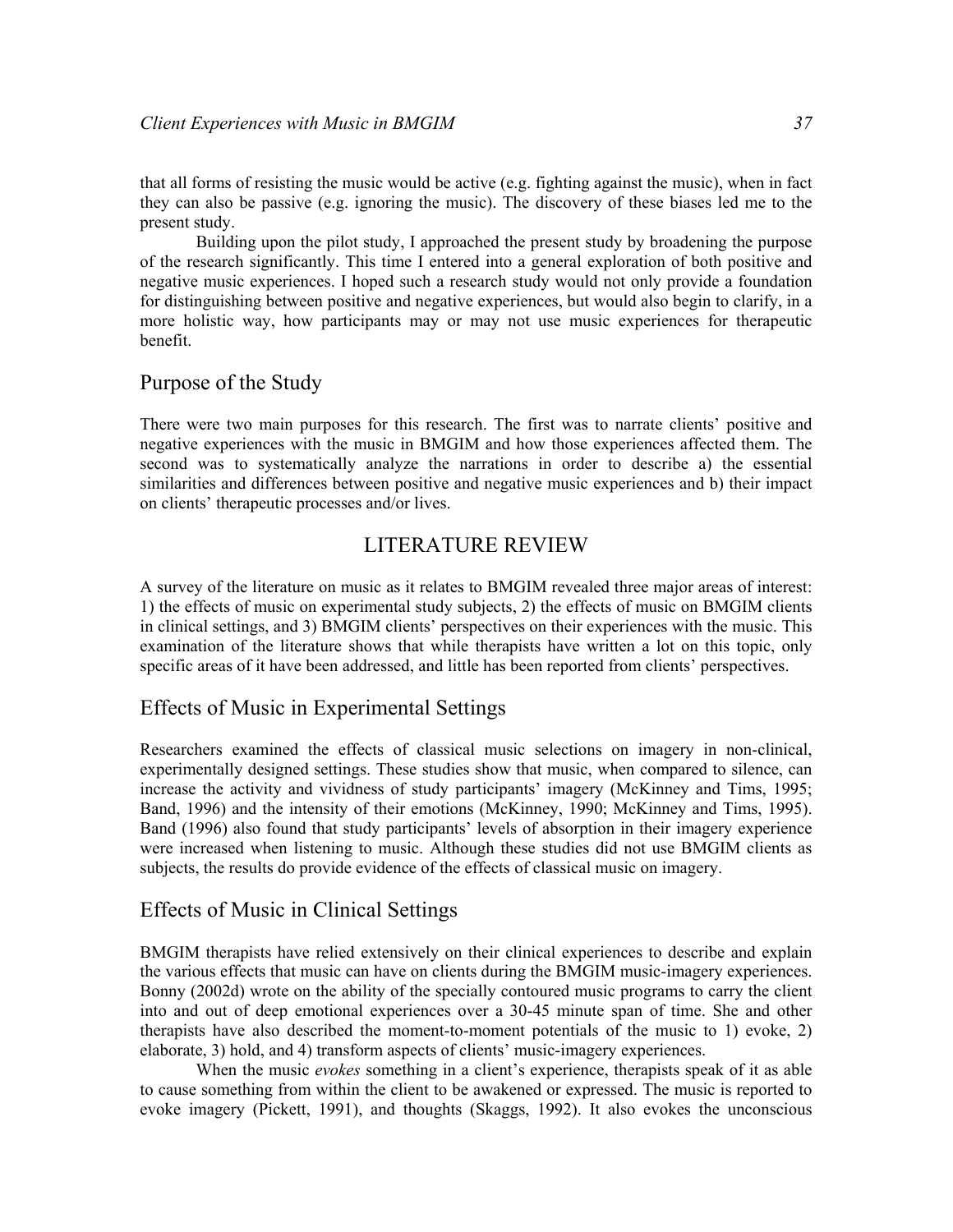(Stokes, 1992), and psychological dynamics such as transferences (Clarkson & Geller, 1996), defenses (Bonny & Pahnke, 2002), and projections (Stokes, 1992). The music also evokes altered states of consciousness (Bonny, 2002b) and the client's own potential for healing (Stokes, 1992).

When the music helps the client to further *elaborate* the imagery experience, therapists have observed that it expands, speeds up, and/or deepens various aspects of the client's experience. For example, the music catalyzes emotional catharsis (Stokes, 1992) and the interaction and flow of images (Grocke, 2002). It also deepens and expands emotions (Ward, 2002) and levels of consciousness (Bruscia, 1991; Bonny, 2002a).

When the music *holds* the client's experience, therapists report that it can take on various supportive functions. It may "match and create an auditory mirror of the client's internal state" so that he or she "feels understood and held by the music" (Summer, 1998, p. 449). Further, by matching the client, the music can then support different types of experiences, for example, the release of intense emotion (Bonny & Pahnke, 2002; Skaggs, 1992). The music may also support clients with its sound presence (Stokes, 1992). When it does this, it provides a moment-tomoment continuity that can accompany clients through their experiences, in effect, "being with" them as they move through their work.

Another form of holding is containing. When the music contains clients' experiences, it holds them as one person might hold another in their arms, or like a closed room holds a person in physical space (Bonny, 2002c; Clark, 1991). When the music does this, its structure provides a figurative space in which the client can be held while safely exploring different feelings and ways of being.

When therapists report that the music *transforms* clients' experiences, clients are able to experience the alternative options that the music models for them (Bonny, 2002a). They hear in the music the changes that they themselves are striving or needing to make, and the music takes them through the change experiences. When this happens, the music may help clients integrate all of their senses into experiences of change (Summer, 1998) and may help them heal hurt and pain (Bonny, 2002a).

# Clients' Perspectives on Their Experiences with the Music

A thorough review of the BMGIM literature shows that clients have reported not only on how they dealt with the music during their BMGIM experiences, but also on how the music affected their therapeutic processes and their lives.

Clients dealt with the music during their BMGIM experiences in two main ways. They either interacted with it, or let it act on them. When clients interacted with the music, they became one with it (Isenberg-Grzeda, 1999) and felt it in their bodies (Schulberg, 1999). Here the client and the music seemed to merge together within the experience. When clients let the music act on them, they described it as capable of doing several different kinds of things to them. Here the music was external to the client, like a separate force or object that influenced them in some way. It could be a negative force and numb them, crush them (Isenberg-Grzeda, 1999), or contrast how they felt (Perilli, 2002). It could be a positive force and hold (Stokes, 1992), caress, or fill them (Isenberg-Grzeda, 1999). It could communicate to them (Short, 1999), or bring them resources (Newel, 1999). It could also physically move them through their imagery (Grocke, 1999) or enter into their internal worlds (Schulberg, 1999). Lastly, clients reported that the music could resonate with them (Tasney, 1993), evoke their imagery, and help them in different ways (Buell, 1999).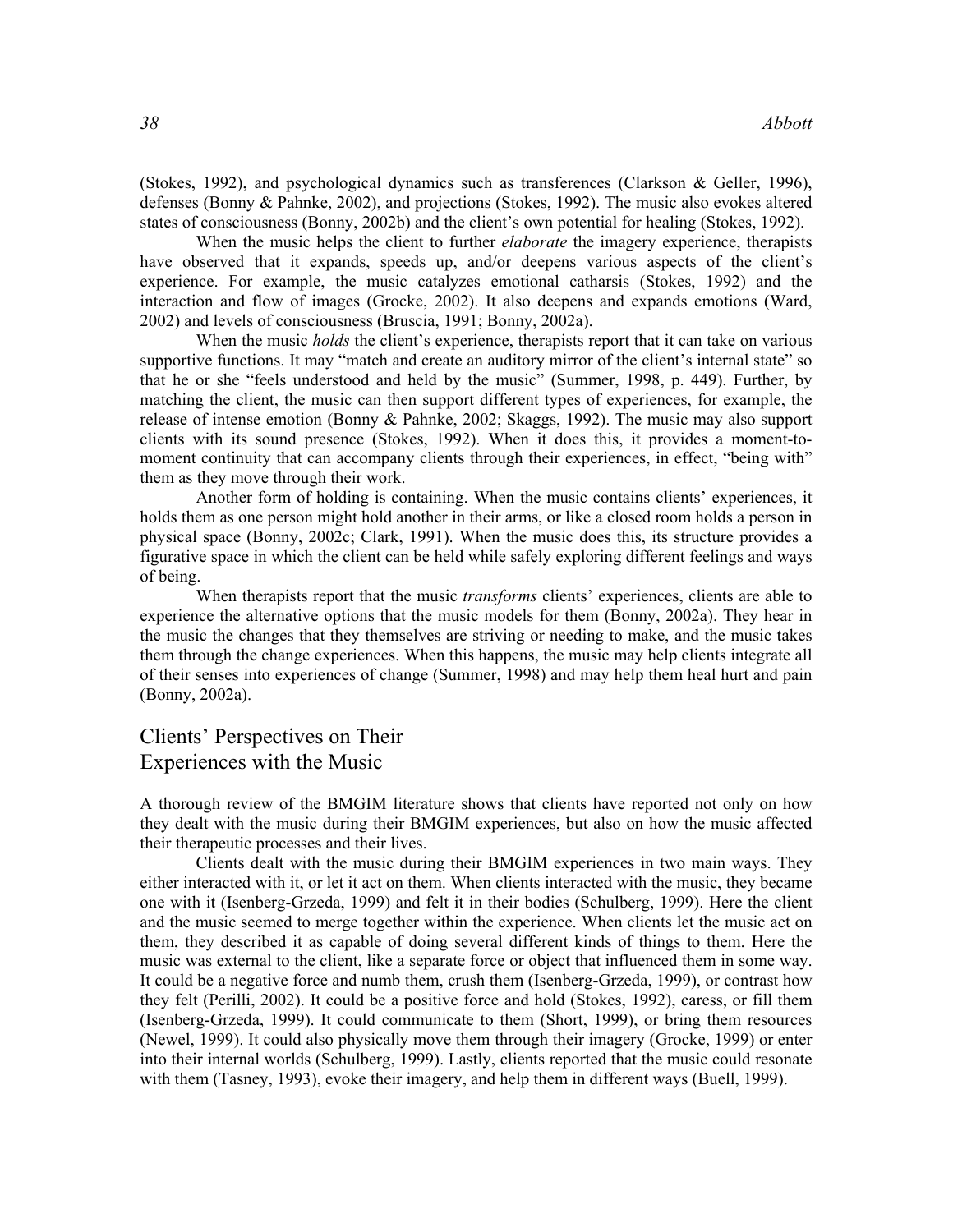According to client reports, the music affected their therapeutic processes in a few different ways. It provided structure and containment for their music-imagery experiences, sometimes allowing them to release control (Pickett, 1992; Schulberg, 1999). It also helped them to find different things, like spiritual places and answers within themselves (Newel, 1999), and a sense of identity (Grocke, 1999). Lastly, the music helped them to acknowledge, feel supported in, express, and find solutions for dealing with their emotions (Newel, 1999; Schulberg, 1999).

Two different clients wrote about how the music-imagery experiences affected their lives. One shared how the music gave her the confidence she needed to find her own voice, make decisions, and live the life she wanted (Grocke, 1999). Another described the different ways that her music-imagery experiences helped her to deal with a catastrophic illness (Newel, 1999).

While these clients' reports begin to shed light on how they viewed and made meaning of their music experiences, their experiences were neither fully described nor systematically examined. They are also, for the most part, first-person reports. No researcher has used thirdperson methods to compare several clients' BMGIM music experiences. Such an examination and discussion might enable therapists to expand their understanding of clients' music experiences and how they can affect clients' therapeutic processes and lives.

Because systematic study of client's perspectives of their own experiences with the music in BMGIM may add dimension to current understanding of them, this study had two purposes. The first was to gather and narrate several clients' positive and negative experiences with the music and the impact those experiences had on them. The second was to systematically analyze all the positive and negative experiences together in order to describe similarities and differences between them.

# **METHOD**

# Design

Since the initial purpose of this study was to gather and analyze clients' experiences with the music in BMGIM, data collection procedures were inspired by phenomenology (Kenny, 1996), and the data gathered were descriptions from BMGM clients of their lived experiences with the music. As the research progressed, an additional purpose was added to the study. This was to gather and narrate the participants' reflective thoughts regarding how the music experiences impacted their therapeutic processes and lives. Since phenomenology is concerned primarily with lived experiences, rather than on reflections upon these experiences, and since the participants themselves felt a necessity to present both their experiences and reflections, the present study began to move outside the boundaries of pure phenomenology. This will become even more evident later.

Data analysis proceeded in two phases. In the first phase, a case approach was taken. The purpose was to illuminate the essential components and structures of each participant's experience with the music. In the second phase of data analysis, a cross-case approach was taken. The purpose was to identify similarities and differences across participants and across positive versus negative experiences, not only with regard to the nature of the music experience, but also with regard to its effects on the participant and the therapeutic process. By looking for regularities across participants, the study expanded again to include a grounded approach, and matrix analyses as defined by Miles and Huberman (1994).

These shifts in the design during data collection and analysis reflect an eclectic epistemology. This is evident in both the within-case analysis, as well as the cross-case analysis.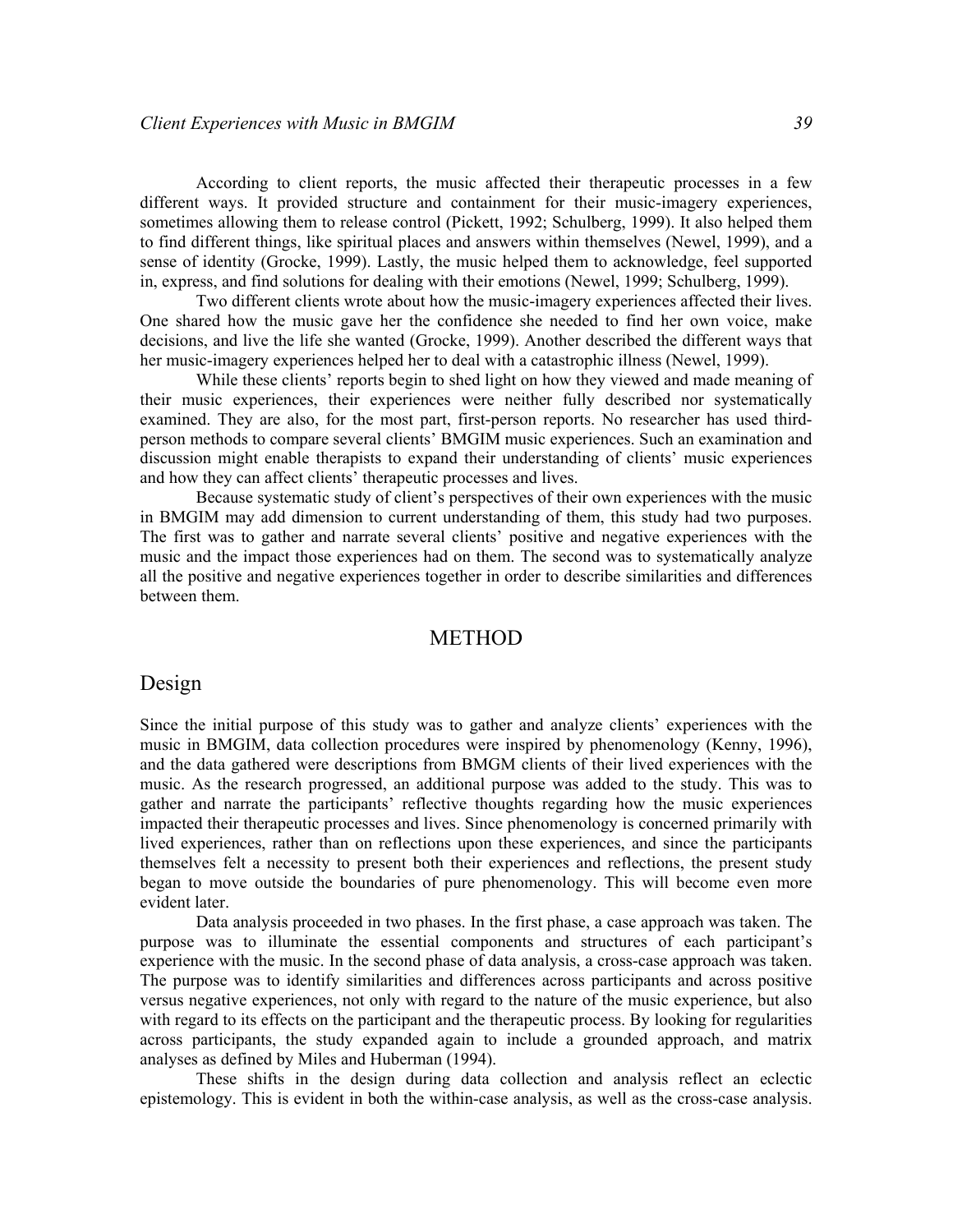With regard to the within-case analysis, the study is phenomenological in its focus on the participants' experiences with the music and its use of vignettes to capture the essence of these experiences. It goes beyond phenomenology in that it asked the participants to reflect upon the value of the experiences. In the end, however, the vignettes clearly show the idiographic nature of the participants' experiences, and the inappropriateness of truth statements that might apply to this group or to larger populations. Thus, these individual vignettes are not positivistic in intent or outcome.

On the other hand, the cross-case comparison using inductive coding, grounded theory, and matrix analysis approaches post-positivism. This phase of the study falls more into the realm of transcendental realism, the belief that lawful and reasonably stable relationships can be found among the regularities and sequences that link together phenomena, allowing the derivation of constructs that underlie individual and social life (Miles  $\&$  Huberman, 1994). Even using this post-positivistic approach to data analysis, the study remains essentially nonpositivistic in that no generalizations are claimed from these participants to similar populations. Thus, the findings of the quantitative analysis revealed patterns and regularities that are still idiographic to this group of participants.

# Participants

Two methods of participant recruitment were used for the study. The first included e-mailing therapists and trainees of BMGIM familiar to the researcher to ask if they would be willing to participate. The second included posting a flyer on the music therapy bulletin board at a university in the Northeast that offered training in music therapy and BMGIM. The flyer briefly explained the study and requested that those interested in participating contact the researcher. Using these methods limited the potential subject pool to music therapy professionals and students.

 Fifteen individuals responded to the e-mails and flyer. Over three months, twelve participants were purposefully selected based on a) the number of sessions they had had, i.e. their level of experience as a BMGIM client; and b) their ability to describe experiences with the music in a BMGIM session. Two potential participants were excluded because they were unable to describe how the music had affected their music-imagery experience. Another was not included because of a dual role relationship with the researcher.

 The twelve participants chosen for the study were individuals who had received BMGIM therapy and reported having had both positive and negative experiences with the music in the course of their work. They ranged in age from 28-50 years old and were all music therapists or students of music therapy. Three of them were male; nine were female. The participants had varying levels of experience with BMGIM as clients: four had participated in up to 24 sessions, six had participated in 25 to 49 sessions, and two had participated in 90 or more sessions. All of the participants had some amount of training in BMGIM: one had completed level I, three had completed level II, four had completed level IIIA, and four had completed all five levels of training. Ten of the twelve participants had received their training in the same program; however, altogether the participants' had experienced BMGIM sessions guided by eleven different BMGIM therapists. The Temple University Institutional Review Board for Human Subjects approved this study, and in conjunction with this approval, all participants signed consent forms for participation in the study and for the audio taping of their interviews.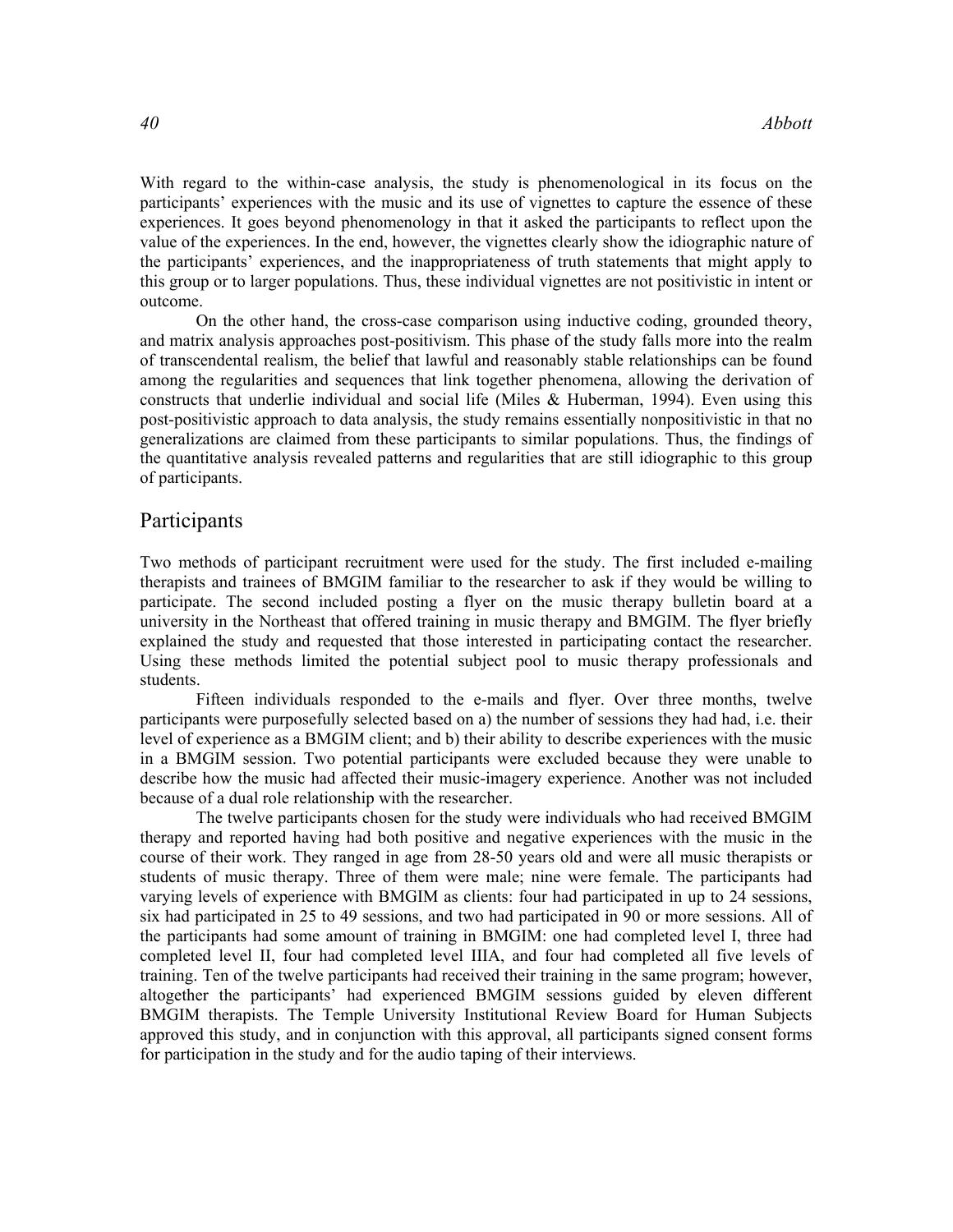# Data Collection

Data were collected in individual, audio-recorded, in-depth interviews that lasted from 45 minutes to 1 hour. The interviews began with the researcher asking the participants, "Would you tell me about a negative experience you have had with the music in BMGIM?" A few of the participants wondered what was meant by the term "negative." The researcher prompted them to determine this for themselves. These participants responded by explaining that they did not like the term "negative" because the experiences they wanted to describe had been turning points in their therapy, or had impacted them in significantly positive ways. Instead, they requested that their experiences be qualified as uncomfortable or challenging. The participants were then encouraged to describe their experiences as fully as possible from memory. The researcher used reflective statements to help the participants slow down, re-open to, and move back into their experiences. Open-ended questions were used to help the participants explore and describe as many aspects of their experience as they were able.

 After conducting the first few interviews, it was discovered that the participants were not only willing to talk about their positive and negative experiences, but also that they wanted to talk about the significance or impact these two different kinds of experiences had on them. For this reason, at this point in the interview, the researcher began to ask all participants if they felt that their experience had somehow impacted on their therapeutic process or life. (Initial participants who had not offered this information in their first interviews were re-interviewed.) If it had, they were asked to discuss how it had done so. The researcher again used reflective statements and open-ended questions to help the participants explore this topic. Upon answering this question as fully as possible, the participants' reflections on their negative experience with the music were brought to a close.

 The interview then proceeded with the same series of questions and interviewing techniques, this time focusing on the participant's positive experience with the music in BMGIM. In contrast to the term "negative," none of the participants had difficulty with the term "positive." They needed no prompting from the researcher to determine for themselves what it meant, and did not attempt to qualify the term in anyway.

 All interviews were structured so that the negative experiences were explored first and the positive experiences were explored last.

# Data Analysis

### Stage One: Working with the Transcripts

The audiotapes of the interviews were transcribed shortly after each interview was held. Working case by case, each transcript was read repeatedly until it was clearly understood. A separate narrative for each client's positive and negative experience was then created. This was accomplished by deleting irrelevant content from the transcript and placing the remaining relevant phrases in chronological order. The phrases were then edited so that each experience with the music was described in a clear, coherent way. The first set of narratives created in this way was sent to the researcher's consultant. He reviewed them and made writing suggestions. The rest of the narratives were then written following those suggestions.

 Based on the completed narratives, follow-up interviews were held with two participants because their initial interviews did not provide all of the material needed for the study. The missing data were then worked into their narratives. Then all of the narratives were emailed to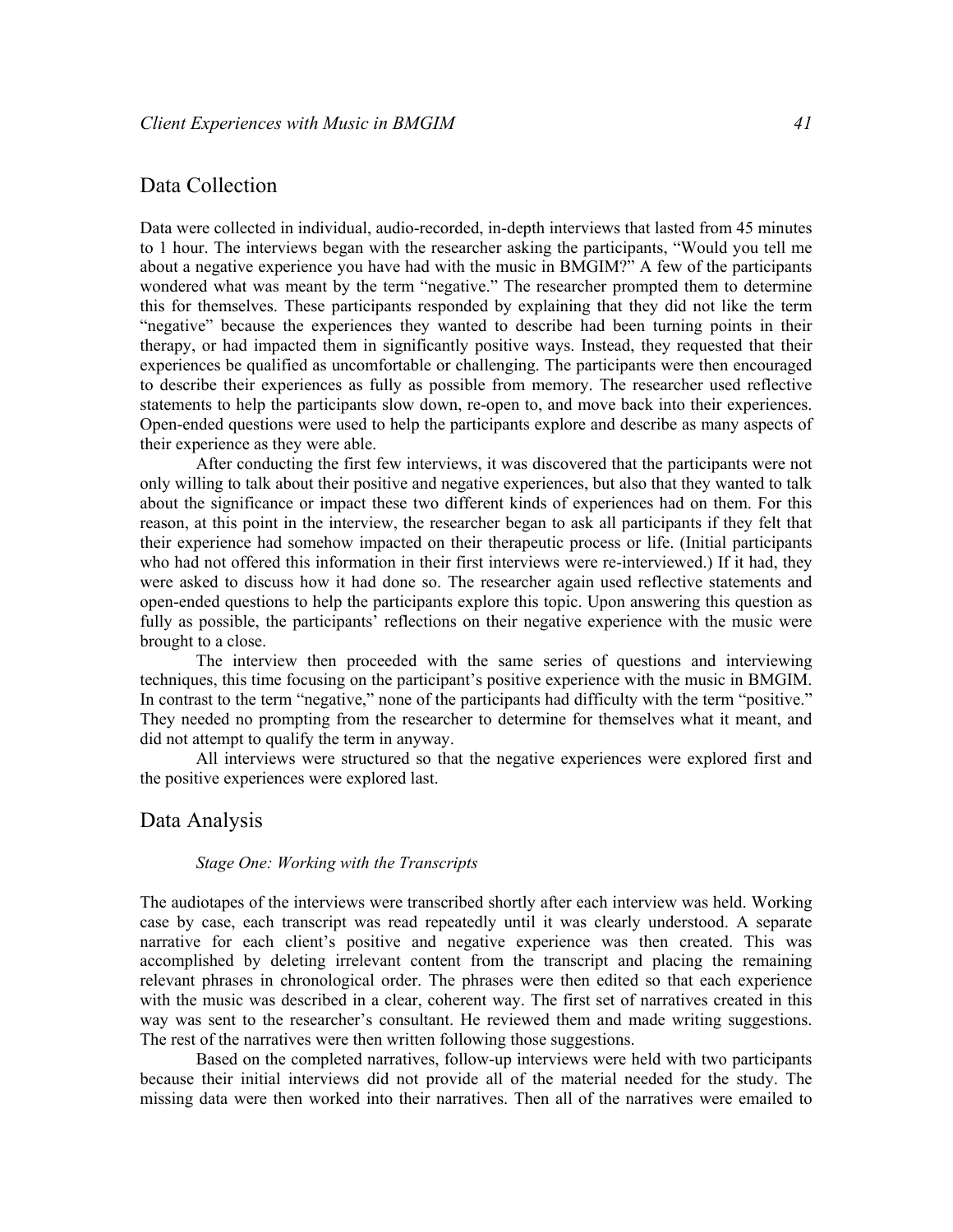their respective participants for review of accuracy. The researcher reworked the narratives until every participant was satisfied that their negative and the positive experiences with the music were accurately and completely represented in the narratives. Lastly, the narratives were sent to the researcher's consultant for review, who suggested that they be further shortened into concise vignettes. This was accomplished by removing extraneous language until only the essential aspects of the experiences remained.

### Stage Two: Coding the Data

The vignettes were each divided into data segments, and the data segments were assigned a label describing its content. Thus, the coding strategy became open, or inductive in nature. After an initial list of codes was made, they were compared with one another, and all overlaps were eliminated. The final codes were then placed back into the context of the original vignettes. Once in place, the codes were interrogated to determine if they still fit the data and made sense within the context of the vignette. Accordingly, codes were renamed, data segments were reassigned to different codes, and code definitions were altered. At this point, it became evident that more than one code needed to be assigned to each segment. This ended previous attempts to create single codes that could describe multiple, simultaneously occurring interactions in the vignettes. Lastly, the code glossary was examined to ensure that each vignette segment fit well with the definition of its code. Final adjustments were made as necessary.

### Stage Three: Partitioning the Vignettes

After the extensive coding operations, it became obvious that the vignettes could be easily partitioned into four phases. This not only revealed interesting findings regarding the experiences, but also allowed a comparison of the positive versus the negative experiences as they unfolded. The first phase, called the "reaction" phase, consisted of the initial interactions between the client, the music, the therapist, and the imagery that started the clients' experiences with the music. The second, called the "engagement" phase, consisted of the interactions between the client, the music, the therapist, and the imagery that occurred as the clients moved through their experiences. The third, called the "closing" phase, consisted of the events that ended the clients' experiences. The fourth, called the "reflective-evaluative" phase, consisted of the clients' reflections on how their experiences with the music had impacted them.

#### Stage Four: Seeking Patterns

Once the data was coded and partitioned into phases, a comparison of the positive and negative experiences began in order to seek differences and similarities between them. The first attempt involved examining the order into which the codes fell in each of the vignettes, i.e. how the codes were sequenced, or the "code sequences." Patterns of similar code sequences were looked for across all of the vignettes, then across the positive and the negative vignettes, and finally, across each individual participant's pair of vignettes. When no strong code sequence patterns were found across the vignettes as a whole, then each of the different *phases* of the vignettes were examined. First, code sequence patterns in the phases were sought across all the vignettes, then, across the negative and positive vignettes, and finally, across each individual participant's pair of vignettes. When all code sequences were exhausted, then the number of times with which each different code occurred in the different phases of the positive and negative vignettes was tallied. Interesting patterns were found in these "code frequencies" and used in stage five of the data analysis.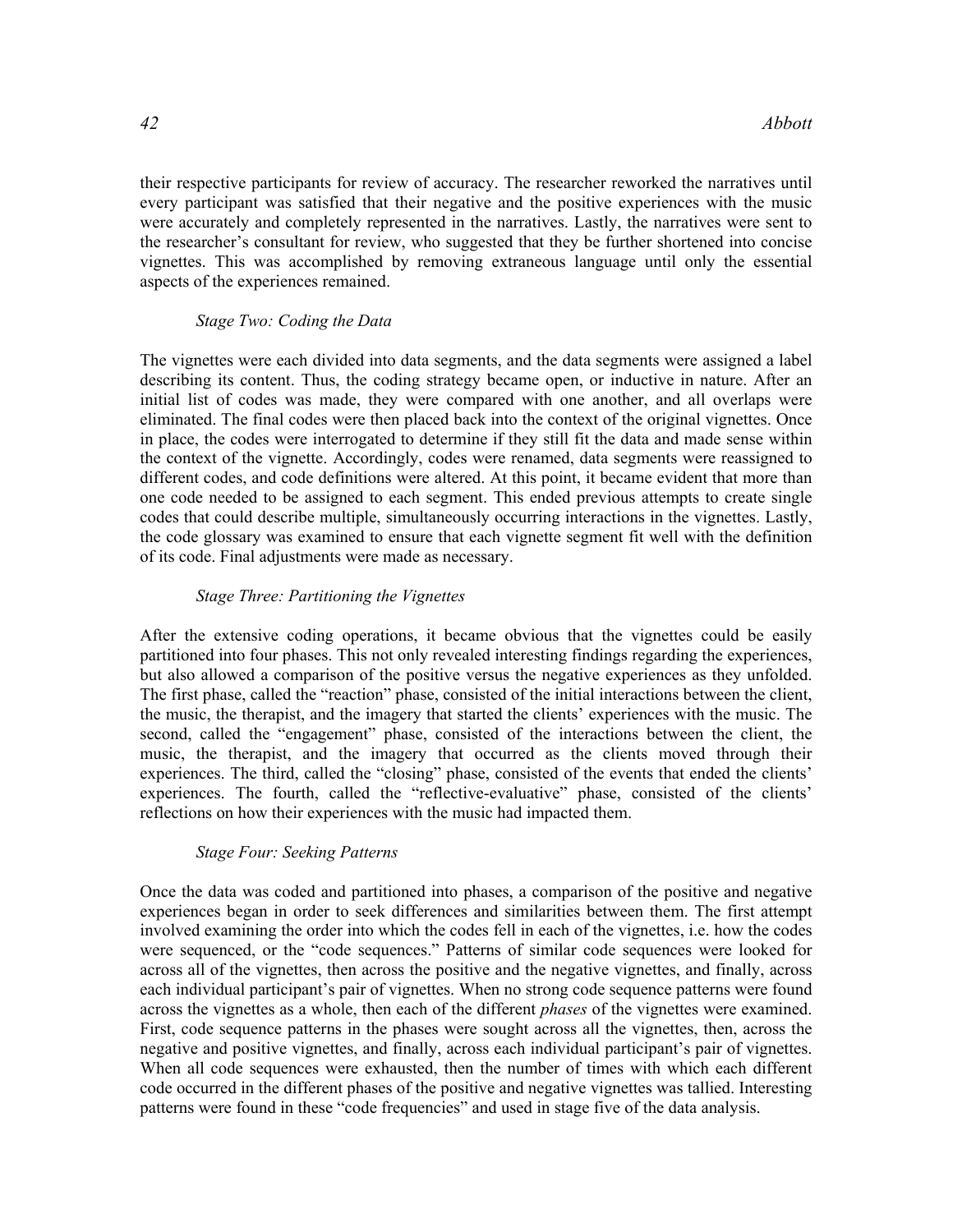### Stage Five: Describing Characteristics

Using the code frequencies, the characteristics of the different phases of the negative and the positive experiences were summarized by the researcher through verbal description.

# RESULTS

Presented below are the vignettes of each participant's positive and negative experiences with the music in BMGIM. The positive vignettes are offered first, and then the negative vignettes. They were prepared from the original interviews as described in the method section.

 The data from the cross-case analysis of the codes are presented in the discussion section so that they may be easily referenced throughout their detailed examination.

# Vignettes of the Positive Music Experiences

#### Anna

As I was hearing a Beethoven piano concerto I felt every single note of the piano solo as if I had become the piano and was being played by the pianist. I anticipated each exquisitely delicate note, sensed the technique of the pianist's hands, and felt suspended in time.

I had been raised to believe that life was a gritty thing and that beauty was something for other people. In this experience I felt for myself the depth of beauty that exists, and having it motivated me to strive for more beauty in my life.

### Beth

I heard the beautiful, holding harmonies of gorgeous stringed instruments, and I could see the notes as different colored rays coming into me. I lost myself and became a part of everything, while at the same time feeling very strongly connected to my heart. From that point on I stopped paying attention to the music and focused on feeling the spiritual, almost cleansing, energy that was coming through me.

By opening myself up to spirituality and beauty during this experience, I became aware that there was more to life than just what could be seen and heard. This in turn helped me to deal with my feelings of emptiness and hopelessness, and to feel the beauty of life.

### Cleo

The music had shown me a beautiful vista and I wanted to be a part of it, but I was scared. It occurred to me that I should just jump off into it. The music was motivating me, telling me that I knew I needed to jump, but at the same time I was seeing I could take a set of stairs down into it. I soon knew that I really wanted, actually had, to take the leap, but the music had died down again, and it needed to be just the right moment. When I knew it was time I ran up the cliff, jumped, and right at that point of the crescendo I just flew. I felt so much freedom and forgiveness in my flight, and pretty soon I realized that I didn't even need the music all that much. I was flying, and it was all coming from me.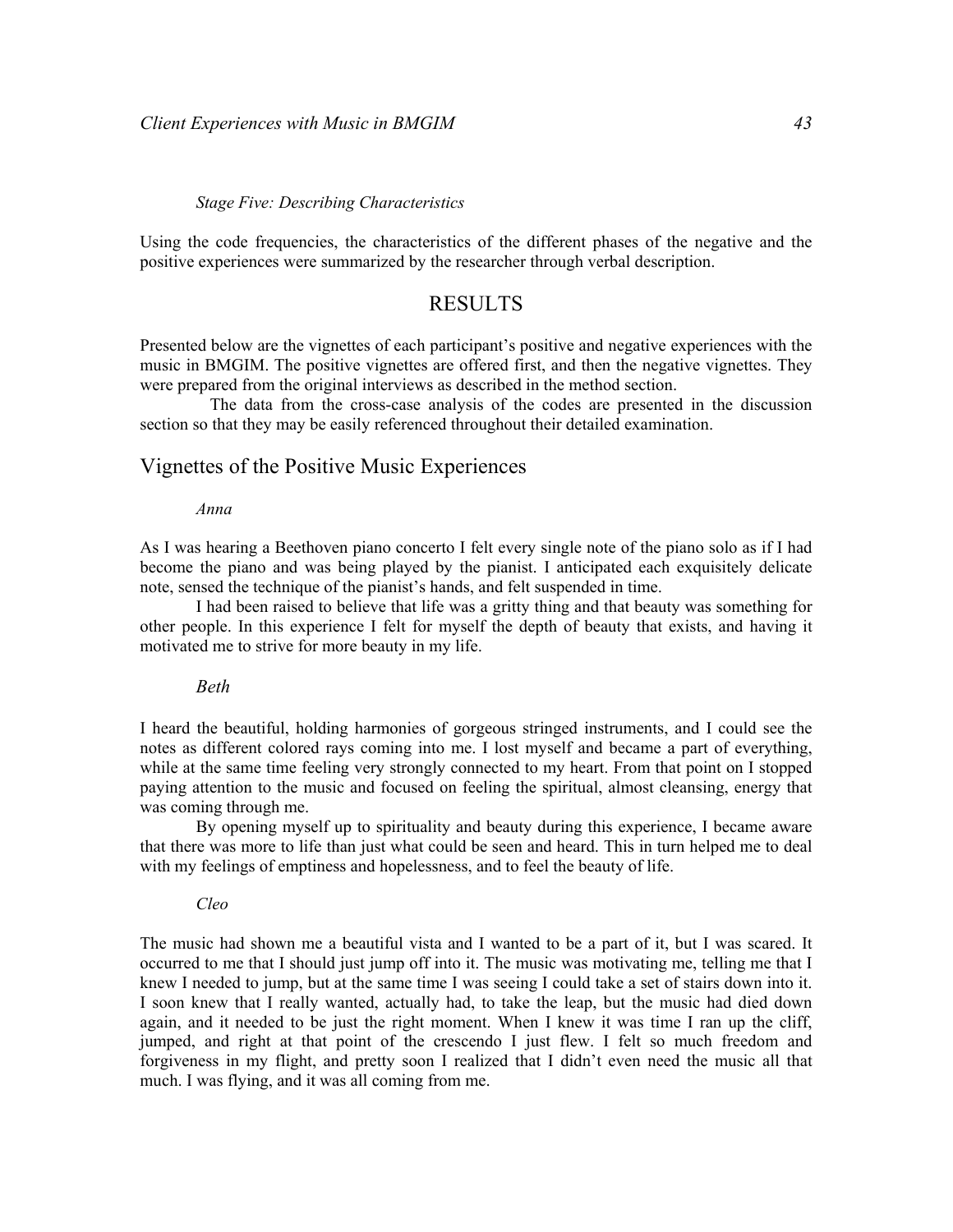I felt that this was a peak experience in the continuum of my therapeutic process—a moment of clarity that I needed after months of hard work. It helped me to realize that, although I still had more work to do in therapy, I could cut the shackles of my childhood from me and do the work on my own.

## Deanna

I had been looking down onto a beautiful sunset from way up in the clouds, but as the melody of the music rose higher and higher, it and my father began telling me to look up. I told them several times that I didn't want to, but the music continued to rise and in order to stay with it I had to look up. When I did, I saw God. I went to him, sat at his feet and nestled in his robes. I realized then that if I hadn't followed the music, if I hadn't looked up, I would have missed having this beautifully transcendent moment with Him.

This experience helped me to understand that life can be so much more if I let go of my plans and expectations. As a result of having it, I began to spend more time letting life happen and less time trying to control events and people around me.

### **Haley**

As I listened to the Rodrigo guitar concerto I noticed that the guitar solo and the orchestra were having a conversation. The guitar sounded so sad, like it was wailing, and the orchestra was listening to it, and making it feel better with its calm support. By the end of the piece I noticed that the guitar was thanking the orchestra for being so supportive.

I realized after my session that I was like the guitar and that my therapist was like the orchestra. Knowing this validated and solidified my relationship with my therapist, which in turn helped me to continue work on a particularly difficult therapeutic issue.

### Janna

The very beautiful music I was hearing had become a light of which I was the source. The light shone all through and out of my chest, making me feel very strong and as if it was okay for me to keep moving forward on my journey. As this happened I began crying and felt the most amazing sense of awe, peacefulness, and serenity come over me.

Having this experience let me realize that I could move safely within, and trust my own therapeutic process. It also helped me to feel good about myself and where I was going, and these things in turn helped me to stop getting so caught up in my head during sessions.

### Jim

I was experiencing the sound of a male chorus as irreducible. It was as if it was connecting earth to spirit and I felt so taken by it. I tried to rationalize that the music was just something made by a group people, but I couldn't. Eventually the voices turned into angels and I became so connected to them that I could feel their bodily presence and the fullness of their feathers. I was brought to tears as I sensed how being this way was really being alive.

Through this experience I was reminded that the real energy and beauty of life was in opening to others and myself. Rediscovering that there was so much available in the world brought me comfort and gave me energy to engage more fully in being alive in every moment of my life.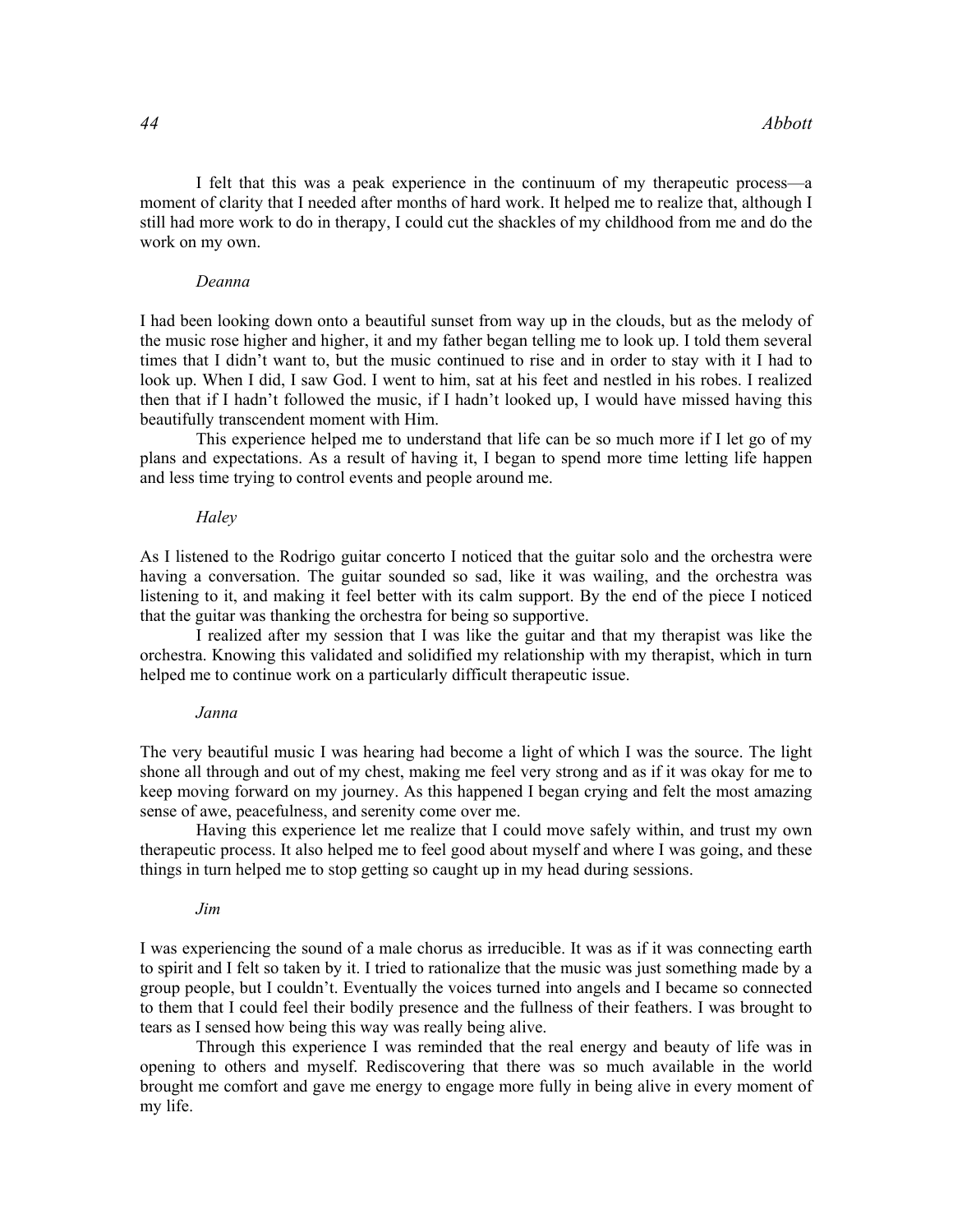### Karen

The music had become almost like waves, and as I rode them I began to feel as if my body was almost one with them. The music came into my muscles, relaxed them, and helped me to release a large amount of tension. Later in the session, voices sang a message to me about letting go. I couldn't understand what the voices were saying, but it didn't matter because the message didn't need words. It was like my cells were communicating with the music, and they knew what to do with the message.

During past GIM sessions I tended to listen briefly to the music and then immediately respond to it. During this experience I really listened to and let in what I was hearing in the music before responding it. As a result of having this experience I began listening differently to music and people on a daily basis. I also found that I could stop worrying about what I was "supposed" to be doing during my sessions and start just letting them happen.

### Lance

As I lay on the mat listening to the music it sounded creative and vibrantly alive to me. I was feeling it in my body so much that I needed to dance to it. I wanted to feel the way the music sounded. So I stood up on the mat and began to move my body in response to how it felt in the music. As I moved I felt the music's strength of energy and it's alive, vibrant power for myself; it was as if I was becoming the music or was acting it out in my body.

During this experience I had allowed myself to be vibrant, alive, and free, as I hadn't ever before, and through doing this I discovered that being that way required work. I also discovered that if I was not living alive, it was because I was choosing not to. I realized that living alive required work that nobody else could do for me.

### Mark

As I lay on the mat I thought, "Here we go. It's the fucking Barber's Adagio again," but then it became like a relief. The music just held me. Although it didn't sound any different, it felt differently to me, this time I could feel its sadness in my body. I got up on my knees as if in prayer and it was almost like the music was massaging me. The sadness wasn't negative to me, and it felt so good to be helpless and weak, and to feel that.

This experience helped me to realize that it was important for me to have access to and be open to all of my feelings. Knowing this helped me to stop worrying about what was going to happen in my sessions and changed the way I thought about emotions. I don't think about bad and good emotions anymore, they are what they are, just emotions.

#### Stella

The music was holding me and I was beginning to feel angry about it when my therapist changed the music. The next piece sounded angry too. It was as if the music was giving me permission to be in my anger. Soon the music became my anger, and I became the music. I felt my anger in my body, owned it, and didn't give a shit about what anyone else thought. Then I focused it on another person and realized that it was okay to do so.

I felt that this experience was about accepting and being my anger. I realized that my anger was only a small, although very important part of me, and that by expressing it I could let it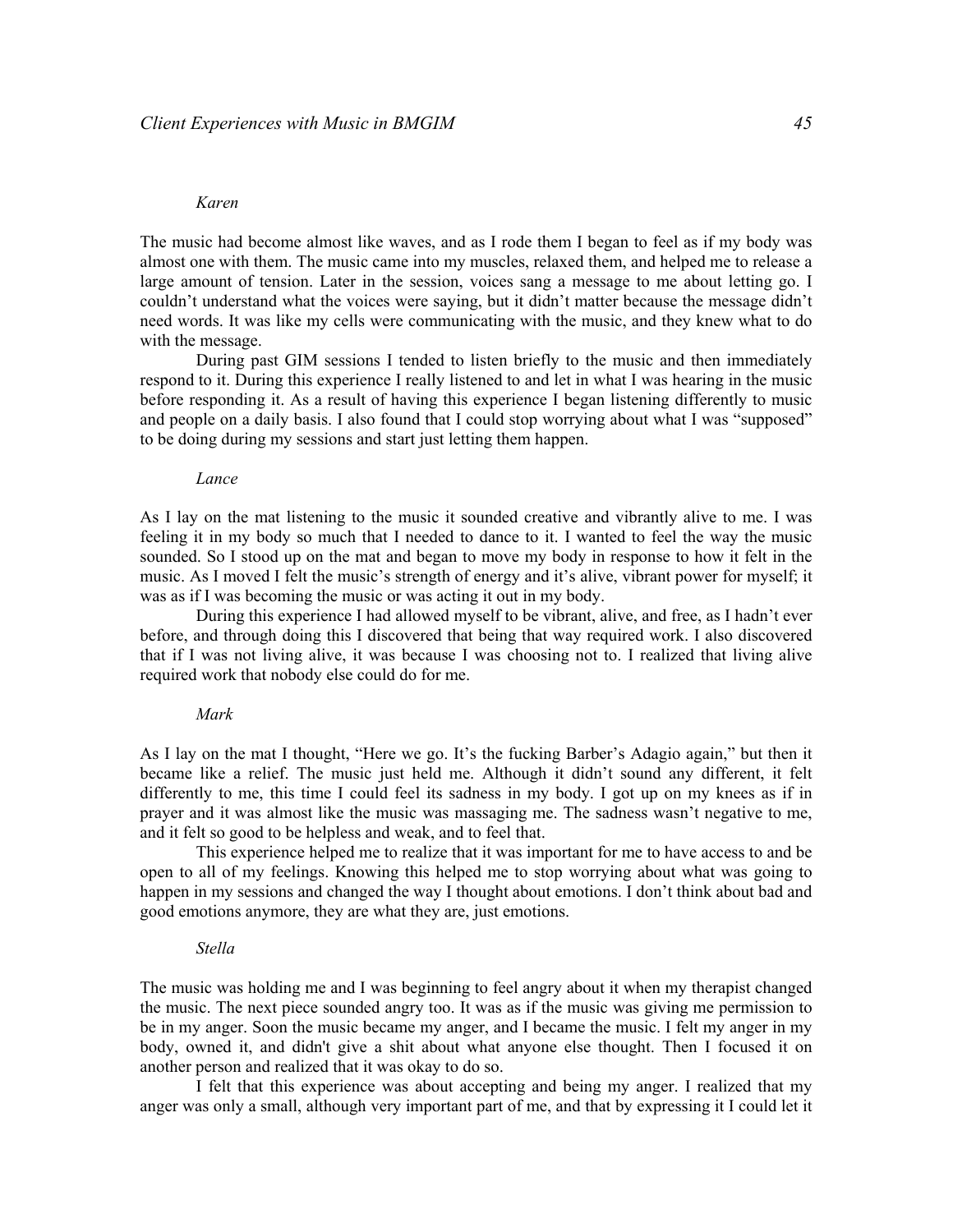go. Doing this helped me to feel strong, to own myself during the session, and to realize that I didn't have to feel any differently toward the people I loved, even if I was angry with them.

#### Suzanne

I had had an uncomfortable experience at the beginning of this music-imagery experience, and later on during it I became very aware of a comforting, nurturing soprano voice. It wrapped me in warmth and made me feel beautifully and wonderfully cared for.

This experience showed me that if I allowed the music to take me into places of discomfort, I could move beyond them to greater growth and healing. I realized that I could absolutely trust the therapeutic process of BMGIM.

# Vignettes of the Negative Music Experiences

### Anna

When the music changed it didn't support the empowering, almost sexually charged energy that I was feeling; instead it choked my energy with its incessant metered rhythms and immature tone. Hoping my guide would change the music, I told him that it wasn't right, but instead he told me to stay with it. I attempted to stay with my energy, but I felt bridled by the music and couldn't really let it build again until the next piece came on.

During this experience I had connected with my power as a mature woman, and had chosen to stay focused on it rather than to allow my negative reaction to the music to interrupt the flow of my travel. As a result I began to work to do the same thing in my life, that is, staying connected with my energy, rather than allowing myself to feel like a reed that could be shaken by the wind.

#### Beth

As I heard a fairly strong, operatic female voice singing in German it created an overweight, very demanding, stubborn woman. She sat on my chest and the pressure of her body became like a heavy burden on me making it hard for me to breathe or even move.

It took me a while to make sense of this experience, but over time I came to believe that the woman represented a part of myself that inhibited me, kept me from feeling good about myself, and did not allow me to believe that what I was doing with my life was okay.

### Cleo

As I sat on my childhood bed waiting for the moment of my mother's death I could feel the building tension of Barber's Adagio for Strings in my body. Although I was filled with dread, I knew what was coming was inevitable, and that I had to just stay and let it happen. The music pulled me forward through time, its tension still building in me. I knew that when it peaked my mother would scream as she had just before she died. But then somehow a part of her came to sit beside me, and this time, that part of her covered my ears and held me in her arms, as if to tell me, "I don't want you to hear this. I want you to feel safe."

Having this experience helped me begin to realize that I was not responsible for my mother's death. This in turn allowed me to begin to let go of my guilt, trust that others wouldn't leave me, and feel angry with my mother and about her death.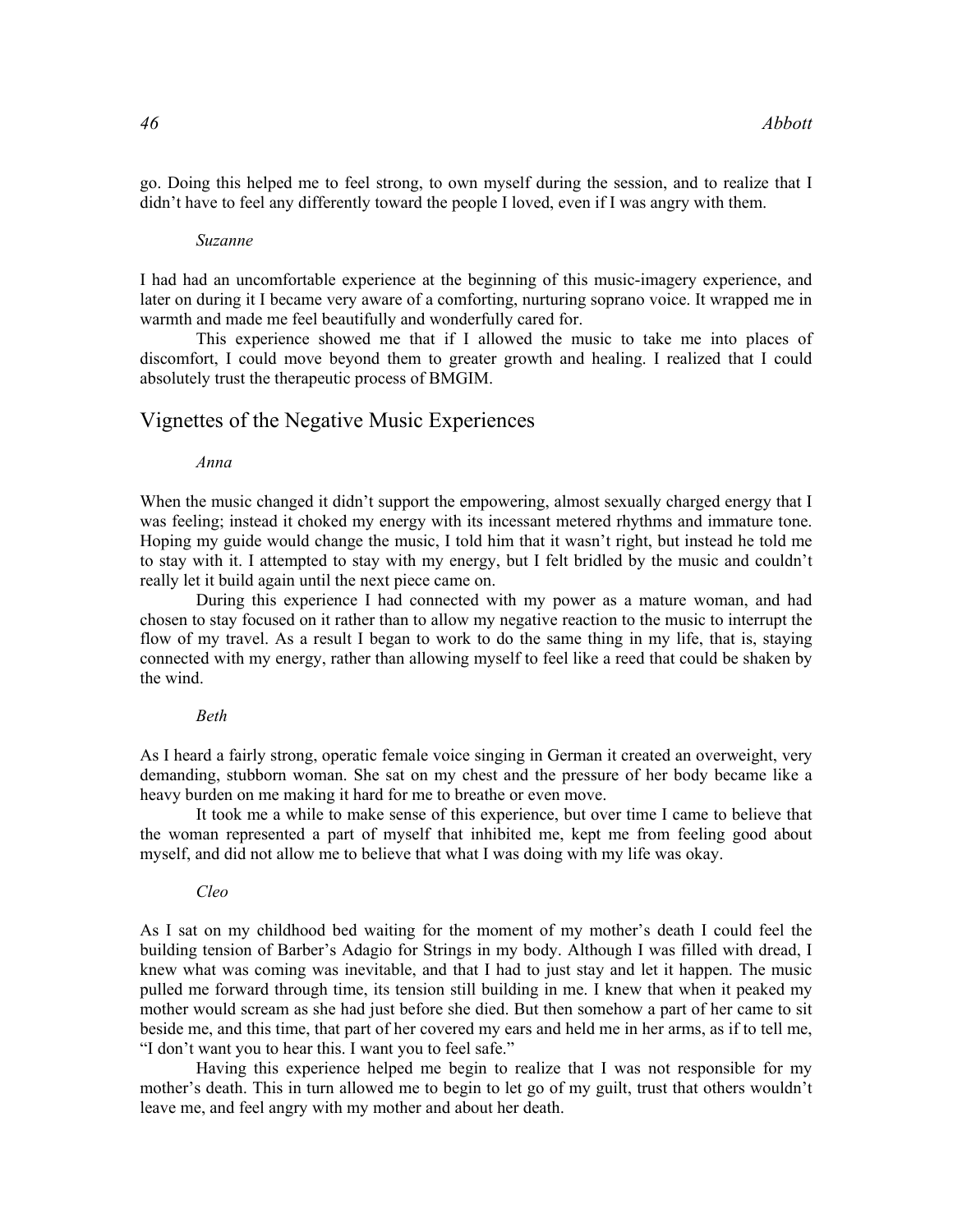#### Deanna

I felt startled and attacked by the harsh piano music and I wanted to shut it down. I told my therapist I didn't think I could do this, but she encouraged me to stay with it, so I did. I heard a battle of good versus evil in the music and at first I was safe in a tower watching it, but gradually the opposing armies and the music entered my body and split me down the middle. The music became every cell of my body, and with each opposing attack in it the sides of my body attacked each other. I felt overwhelmed, but eventually, as the tone of the concerto changed and the piece of music came to a close, my good side won the battle and my evil side died.

This experience was unsettling for me. Although at the time of the session I believed that I had been made whole by killing my evil side, after a while I wasn't so sure of that. I was sure that I had made a big therapeutic step by staying with the music and allowing it in my body, but my uncertainty about the meaning of the experience and the intensity of it motivated me to continue in therapy.

**Halev** 

I was swimming near the floor of a deep ocean and I wanted to just burst up out of the water and be free, but the music was so gentle and soft that it wouldn't let me. I kept hoping that the music would change, but it didn't. I felt so stuck and frustrated. I finally told my therapist that I wasn't getting what I needed from the music. She responded by putting on a piece that gave me the push that I needed.

This experience felt like a metaphor for my life; in much the same way that the music held me back from bursting out of the water, I had been feeling that events in my life were holding me back from moving forward with both my personal and professional goals. It impacted my therapeutic process because my therapist gave me the music that I needed; as a result I bonded with her and felt that she was very in tune with me.

### Janna

I heard a struggle between two opposing sides in the hugely orchestrated music. It marched toward me, invaded me, and then the stronger, dark side came up over my body and tried to engulf the weaker, light side. My whole body tensed. The dark side would back off a little bit, allowing the light side to come back some, but then the dark side would come back even stronger. I felt overwhelmed. I didn't know which side to let win and it scared me. When the music ended before the struggle was over and I was left feeling awkward, out of balance, and completely exhausted.

This experience made me aware of how the extremes of my feelings and beliefs could take opposite sides and struggle against each other, exhausting me in the process.

Jim

When I heard the music come on it was the last thing I wanted to hear. As I listened to it I started to get angry; I was trying to feel solid and the music was seducing me into feeling diffuse. I wanted to tell my therapist that the music wasn't right, but I thought saying so would be harmful. The more the music played the more it seduced me and I knew I had to say something. When I finally did I felt a sense of power and after a few minutes my therapist changed the music.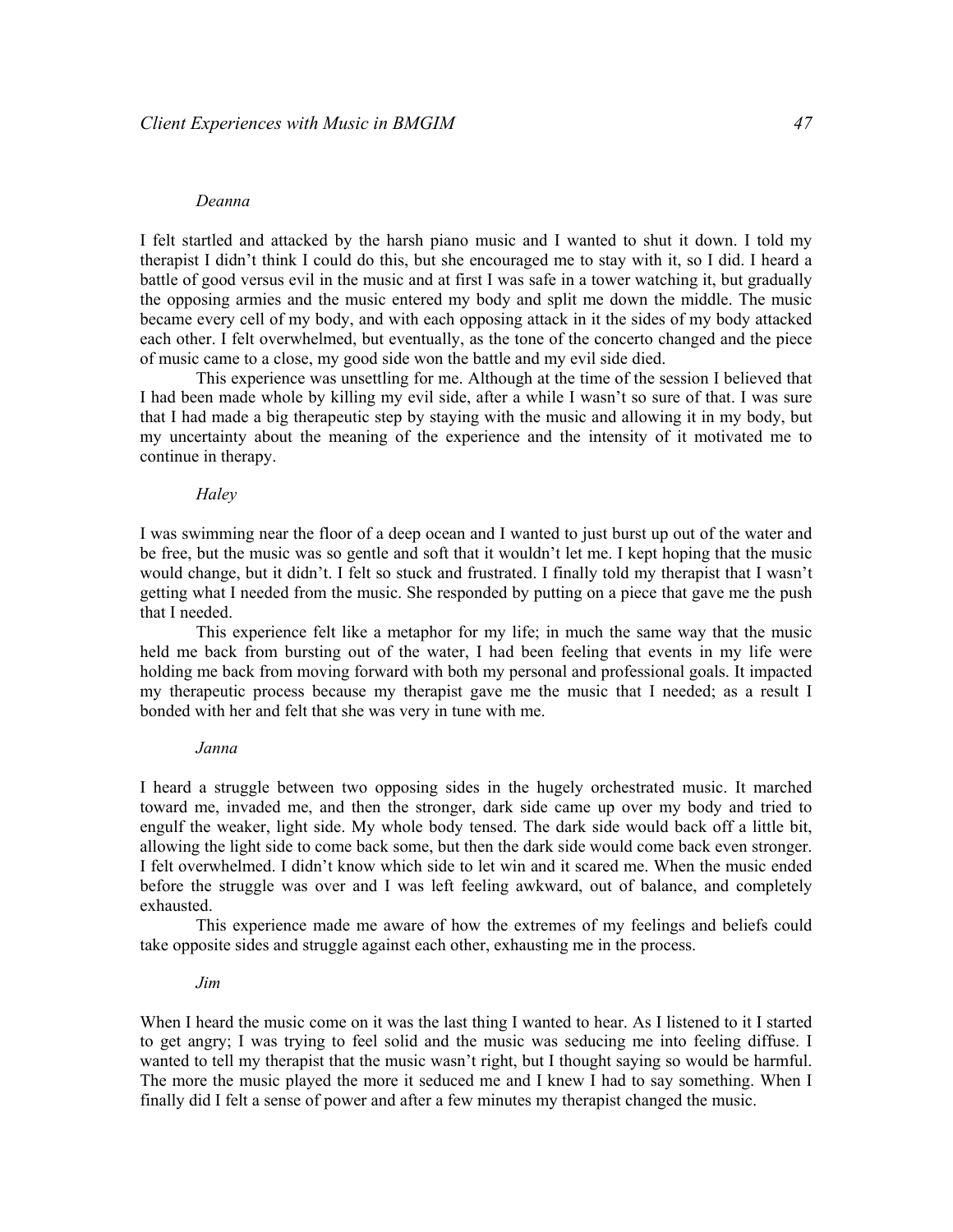In this experience I finally expressed my feelings to my therapist in a straightforward manner. Through doing this I realized that it wasn't such a big deal to tell someone else how I felt and what I needed.

### Karen

The sound of high, piercing violins made me really tense and I wanted them to go away. I asked them to shut up, but they just kept going and going. Even though I kept fighting and struggling with them they never responded to me, and eventually the piece of music just ended. When the next piece came on I was able to relax and move into visual imagery.

During the closing conversation my therapist and I did not talk about what had happened in this experience and after the session I could not make any sense of it. For years I wondered what it was about. I finally came to believe that this had been my first experience of feeling strong enough to fight against something I didn't like, whereas in the past I would run away or pretend that I liked it.

### Lance

When the music came on, it didn't sound anything like I was feeling. I became immediately and viscerally pissed off. I started ranting and raving out loud at the music, and felt that my therapist didn't understand me at all. At the same time I was also thinking, "I shouldn't be doing this. What is happening?" I soon decided to let go of those thoughts and continued telling the music that it was not what I needed and that I did not want it on. When I found that it would not change or stop no matter what I said I began to feel helpless. Eventually the piece ended and a new one came on that moved me back into a time in my life during which I felt helpless, isolated, and alone.

During this experience I felt that I had been able to act out a psychodynamic transference onto the music. Doing this allowed me to take responsibility for staying in and expressing my feelings honestly for the first time. When I do this in my life I become more completely myself, feel whole, and move more fully into living.

### Mark

When Barber's Adagio for Strings came on, I didn't want to hear it or feel how sad and painful it sounded and I hated it. I wanted to just get up and leave the session. I kept trying to tell myself that I could, but the music just kept sucking me back in and holding me there. I began to cry because I felt so helpless and weak and because I didn't know what to do. I finally stopped trying to leave and just lay there feeling numb, beaten, and drained.

This experience helped me realize how much my mind kept me disconnected from my body and my feelings. Becoming aware of this allowed me to begin to explore this disconnection more fully in therapy.

### Stella

When the too sweet, pretty music came on it didn't match the shitty space I was in. I didn't want to move into a pretty space and hearing it pissed me off. Then I saw my mother, and by moving toward her, I shifted into a pretty space that felt beautiful, secure, and good.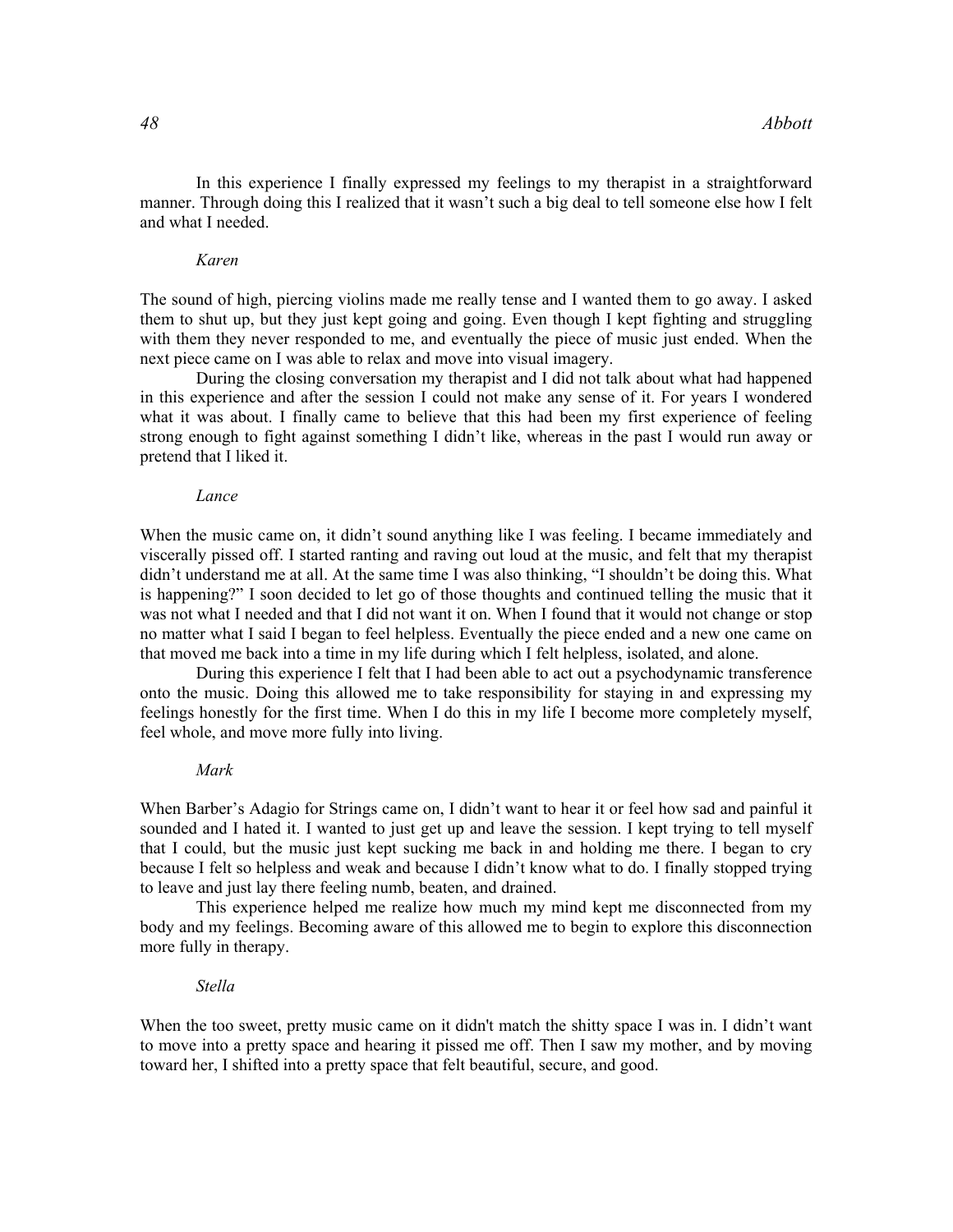I felt that this experience had been one of separating my self from my shitty space so that I could feel goodness. More and more I was coming to understand that while the shit was one part of my life, the loving care and the goodness available to me were other equally valid parts of it.

#### Suzanne

The music sounded very forceful to me and I could feel it as pressure in my chest. As the intensity of the music increased the pressure in my chest did too, making me more and more physically and emotionally uncomfortable. Eventually my therapist applied light pressure to my clavicles with her thumbs. In response I screamed, felt a release of energy, and was able to relax and move into visual imagery.

During this experience I felt that I tapped into a well of stored hurt and released its energy. Doing this, as uncomfortable as it was, taught me that I could move through uncomfortable experiences in a BMGIM session and be okay, which in turn allowed my therapeutic process to continue forward.

# DISCUSSION

This study was completed in two steps. First, the vignettes presented in the results section were created in order to narrate not only the participants' positive and negative experiences with the music in BMGIM, but also the impact they felt those experiences had on them. Second, the vignettes were coded, and the coded data were systematically analyzed. This process allowed the positive and negative music experiences to be examined for similarities and differences. Below, the results of these analyses are described and used to discuss the participants' music experiences from three different perspectives. The first perspective looks at the positive and negative experiences separately and provides essential descriptions of them. The second perspective examines the similarities and differences between the overall structures of the two types of experiences. Finally, the third perspective looks at the similarities and differences between how the positive and negative experiences unfolded through time.

# Essential Descriptions of the Vignettes

When taken individually, and without the codes, the vignettes of the participants' experiences seem to suggest that each participant reacted to and dealt with the music in their own unique way, and that each participant used their own criteria for defining positive and negative experiences. When compared using the codes most frequently found in each phase of the positive and negative experiences, however, the vignettes served as the basis for essential descriptions of the two types of experiences.

> In the *positive experiences*, the participants typically perceived that the music was having a desirable, helpful, or supportive effect on them. As such, they cast the music in a "positive" role from the very onset of the experience. Then, as they became more and more involved in their experiences, they willingly and openly related to the music, themselves, and their imagery. Sometimes they even changed the way they felt about something. As the experiences came to a close, the participants often continued to relate to the music, imagery, themselves,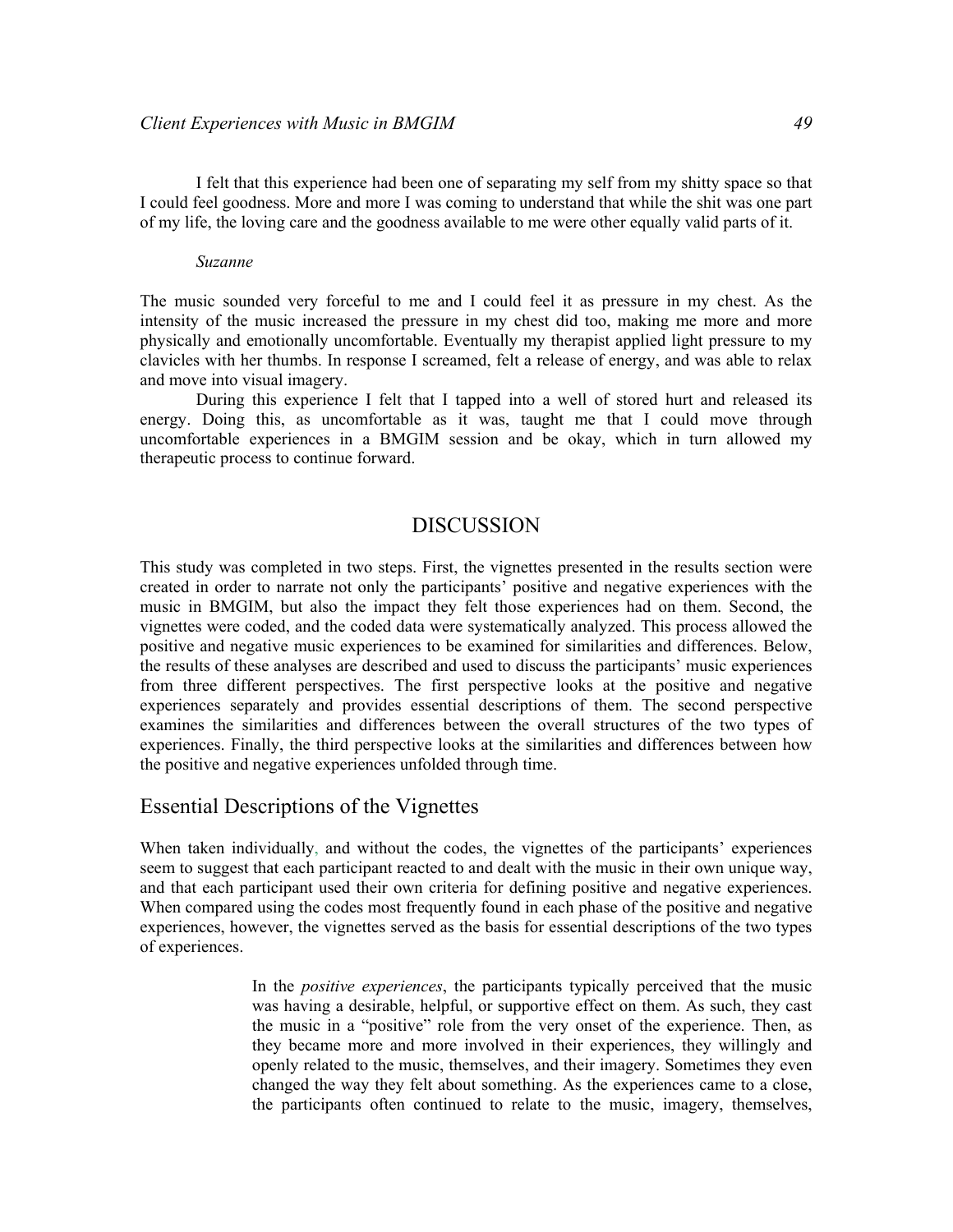and/or the therapist. In some cases, they also came to understand things that they had not understood before. Upon reflection, the participants typically reported having changed the way they related to some aspect of themselves or their lives as a result of having had this positive experience with the music.

In the *negative experiences*, the participants often perceived that the music was incongruent with them, or was having an undesirable or uncomfortable effect on them. In other words, they tended to cast it into a "negative" role. As they became more and more involved in their experience, they used various strategies to deal with the music. One was to simply reject it. Another was to openly relate to it, to themselves, and/or to their imagery. Additional strategies involved wanting help from their therapists, changing their strategy for coping with the music, and, in a few cases, the participants simply found themselves unable to understand what was happening to them. As the participants used these various strategies, their therapists occasionally intervened with assistance, and their imagery sometimes influenced them in uncomfortable or undesirable ways. These experiences typically closed with the participants either changing their strategy for dealing with the music, or continuing to be aware that the music felt incongruent to them. Upon reflection, the participants often reported having changed the way they related to some aspect of themselves or their lives. In some cases, however, the participants continued to have difficulty understanding their experiences.

# The Structure of the Music Experiences

| Code                                   | Positive    | Negative    |
|----------------------------------------|-------------|-------------|
|                                        | Experiences | Experiences |
| Client                                 |             |             |
| relates to music                       | 29          | 18          |
| gains insight                          | 20          | 15          |
| relates to imaging experience          | 18          | 11          |
| relates to self                        | 14          | 16          |
| changes behavior                       | 13          | 15          |
| changes way of feeling                 | 9           | 4           |
| rejects music                          | 3           | 13          |
| does not understand imaging experience |             | 6           |
| involves therapist                     | 0           |             |
| responds to therapist                  | 0           | 3           |
| rejects imaging experience             | 0           | 2           |
| does not respond to therapist          | 0           |             |
| does not relate to self                | 0           |             |
| Music                                  |             |             |
| influences client positively           | 14          |             |
| matches client                         | 6           |             |

# Table 1

Frequency of Codes Found In Positive and Negative Music Experiences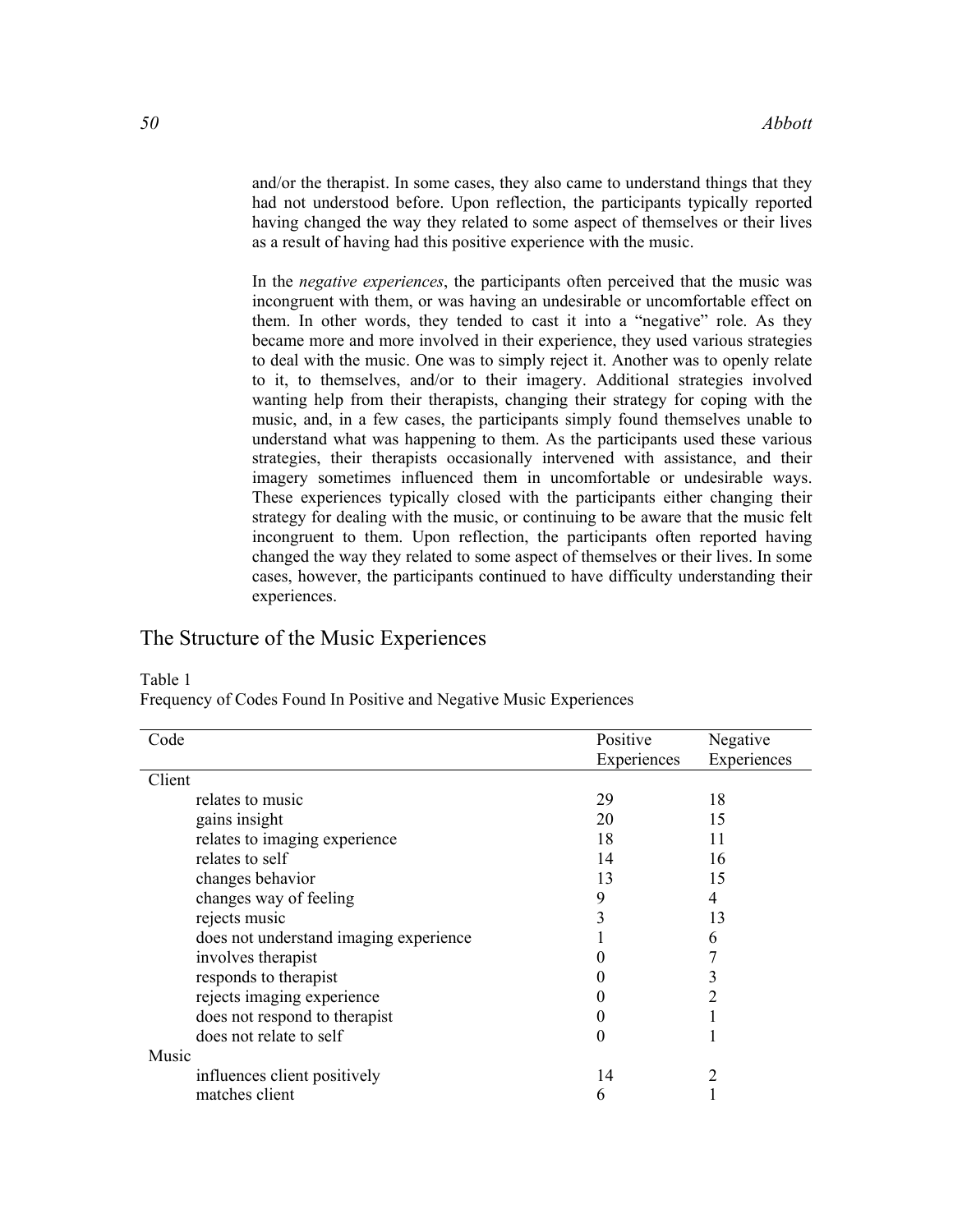| influences client negatively<br>does not match client | 19<br>10 |  |
|-------------------------------------------------------|----------|--|
| Therapist                                             |          |  |
| uses music to assist the client                       |          |  |
| influences client                                     |          |  |
| Imagery                                               |          |  |
| influences client positively                          |          |  |
| influences client negatively                          |          |  |

 The cross-case analysis began with an examination of how the entire set of codes used in the study was distributed across the positive and the negative experiences. A comparison of these distributions revealed similarities and differences between their structures. Notice in Table 1 that the codes fall into four categories. These categories are based on who or what instigated the different interactions that occurred during the experiences. They include the client, the music, the imagery, and the therapist. Henceforward these categories are referred to as the four main "elements" of BMGIM because they were identified as such through the inductive coding process. Looking again at Table 1, it is also clear that every category or element (client, music, therapist, and imagery) found in the positive experiences was also found in the negative experiences.

Based on the results presented in Table 1, it can be seen that a striking similarity between the two types of experiences is that they both involved interactions among the four elements of BMGIM: the music, the client, the imagery, and the therapist. In addition, in both types of experience, each of these elements acted on or was acted on by other elements. Thus, a finding of this study is that both the positive and the negative music experiences consisted of interactions between the four BMGIM elements. The implications of this finding are important: the participants' music experiences could not have been fully discussed or understood without first examining the roles of all four BMGIM elements simultaneously. This speaks to the integral nature of these participants' experiences. The music, imagery, client, and therapist were often inextricably intertwined in them.

Table 2 shows the distribution of the codes for the positive and negative music experiences. They are organized by category or element of BMGIM. Notice that most codes deal with what the client experienced or did during the music experience. Thus, the client was the primary agent of interactions initiated during the music experiences in both positive and negative experiences, followed by the music, and then the therapist and imagery.

# Table 2 Frequency of Code Categories Found in Positive and Negative Experiences

| Code Categories | Positive    | Negative    |
|-----------------|-------------|-------------|
|                 | Experiences | Experiences |
| Client codes    | 110         | 103         |
| Music codes     | 25          | 32          |
| Therapist codes |             |             |
| Imagery codes   |             |             |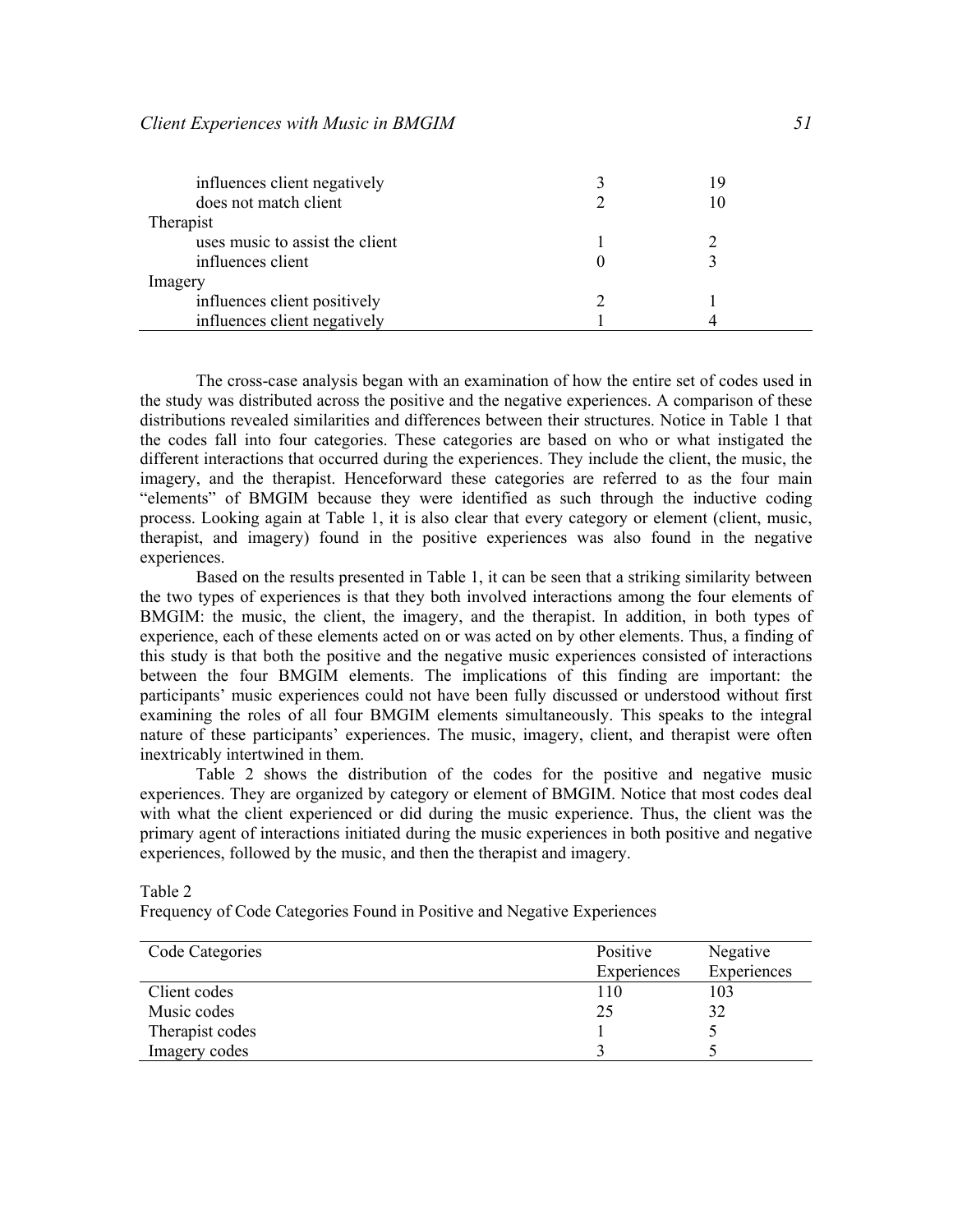Upon further examination of Table 2, it appears that another similarity between the positive and negative experiences is that the music and client played equally active roles in both experiences. As one might expect, the music played a key role in both positive and negative experiences, and in response, the participants initiated many strategies with which to interact with the music. On the other hand, although the therapist codes did not occur nearly as often as the client and music codes, they did occur much more often in the negative experiences than in the positive experiences. That is, despite their relatively small roles in the experiences on the whole, the therapists still played more of a key role in the negative experiences. This finding is a first indication that the two types of experiences may differ. It raises interesting questions regarding negative BMGIM music experiences: Are therapists typically more involved in negative experiences, or is this finding specific to this group of participants? If they are, do negative experiences require more resources as a guide than the positive ones? And going further, do therapists want to somehow buffer clients from the discomfort of negative experiences?

 It is also interesting to note that the ways the elements were involved in the positive experiences were different from the ways they were involved in the negative experiences. Several examples of this can be seen in Table 1. For instance, the participants did not ask their therapists for help in positive experiences, but they did in negative ones. In another instance, the music did not match the participants in negative experiences, but it did in positive ones. Again, this finding indicates another way in which the positive and negative experiences differed.

# The Unfolding of the Music Experiences

 The cross-case analysis continued with an examination of how the positive and negative experiences unfolded through time. Through carefully reviewing the vignettes, it could be seen that both the positive and negative music experiences unfolded in four distinct phases: reaction, engagement, closing, and reflective-evaluative.

In the "reaction" phase, the participants became aware of and reacted to various elements in the music experience (self, therapist, music, image); they also cast the music into either a positive or negative role. In the "engagement" phase, the participants participated in, further explored, struggled with, and/or managed their experiences by relating to themselves, the music, the therapist, and the imagery. In the "closing" phase, closure was brought to the experiences, sometimes because the music ended and other times because the focus of the experience shifted to different material. Finally, in the "reflective-evaluative" phase, the participants thought about and described how their music experiences impacted their therapeutic processes and their lives.

 It seems that the participants' involvement in each of the above phases had an important role in making the music experiences therapeutic for them.

- The reaction phases appear to have allowed the participants to gain access to emotions (e.g. Lance's negative experience), physical sensations (e.g. Cleo's negative experience), and other therapeutic material (e.g. the imagery in Beth's negative experience) through reacting to the music.
- The engagement phases seem to have allowed the participants to work with this material through engaging in interactions with the different BMGIM elements (e.g. all participants' experiences).
- The closing phases appear to have allowed them to shift their attention away from the material (e.g. Karen's negative experience), to bring closure to their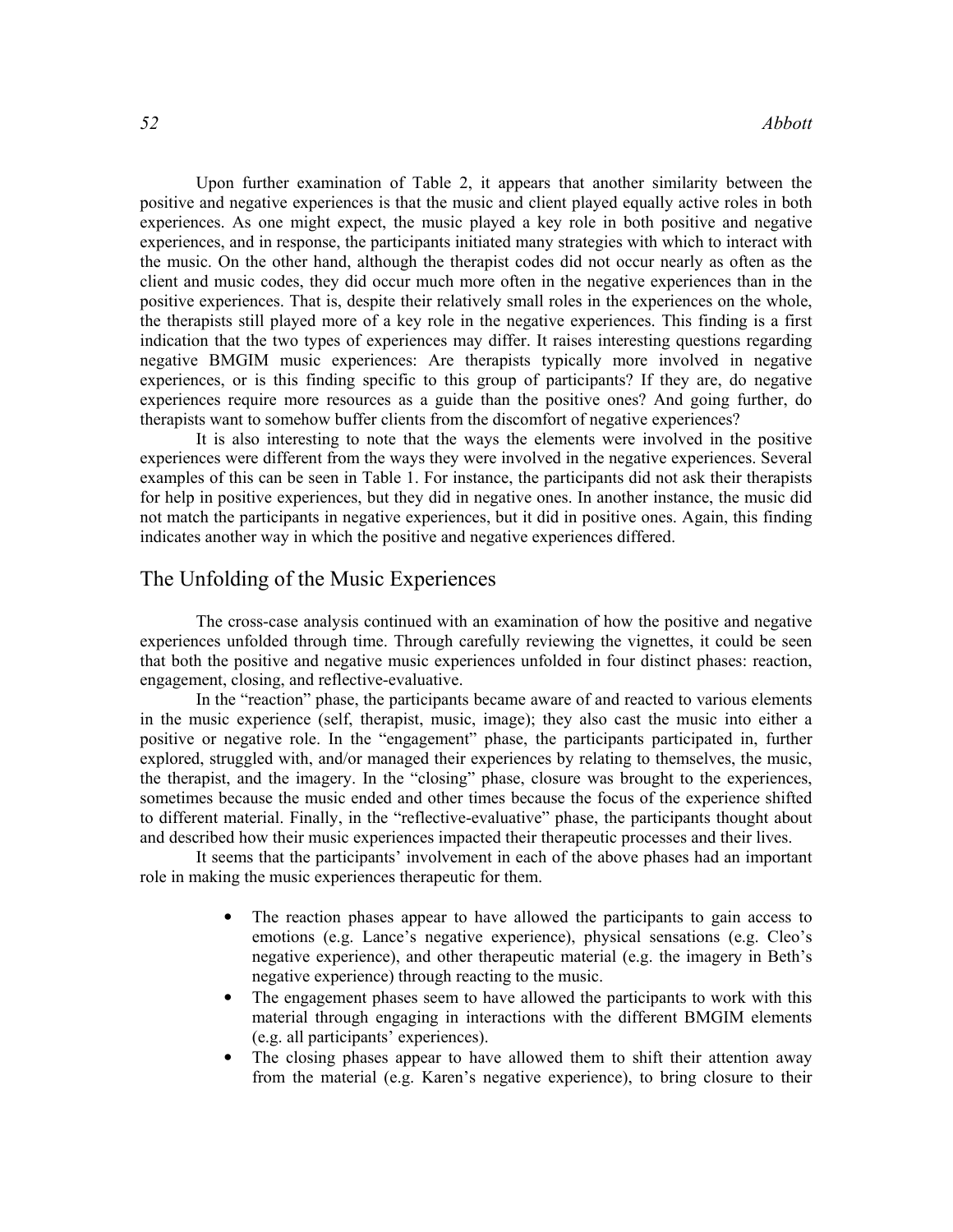work with it (e.g. Cleo's positive experience), or to become aware that they were not done working with it (e.g. Janna's negative experience).

• The reflective-evaluative phases seem to have allowed the participants to review and make further sense of their experiences, and then find ways of applying them to their therapeutic processes and lives (e.g. most participants' experiences).

Thus, it appears that the participants' active involvement in each of these phases helped to make the music experiences therapeutic.

The phases also generate implications regarding the therapists' role(s) in guiding the music experiences. First, in order to allow the experience to unfold, it seems that the therapists needed to support the participants' initial reactions to the music and their engagement in interactions with the elements, no matter how angry, serene, isolated, or energized the participants were. Second, in order to help the participants move through the experience, it appears that the therapists sometimes needed to encourage them to stay with their reactions, or to help them engage in interactions with the elements (typically in the negative experiences). This seems especially the case when the participants were reticent to move into one phase or another (e.g. in Deanna's negative experience she initially reacted to the music, but then wanted it turned off, i.e. did not want to engage in interactions with it). Then, in the reflective-evaluative phase, it appears that the therapists again needed to support and encourage the participants to find meaning in and to understand the implications of their experiences. In summary, it seems that in order to allow or encourage the participants to move through the music experiences, the therapists needed to be openly supportive of and available to the participants in ways that were not only deeply unconditional, but also in ways that encouraged the participants to stay with and work through their therapeutic material.

# The Unfolding of the Positive Versus the Negative Music Experiences

Having discovered that both the positive and negative experiences unfolded through time in the same four phases, the next step in the cross-case analysis was to do a phase-by-phase comparison of the two types of experiences. In order to accomplish this, the codes found in each phase of the positive and the negative experiences were tallied. Then, the codes that occurred two times or less in any phase of both the positive and the negative experiences were eliminated from the tally. This was done to reveal the essential aspects of each phase. At this point, the phase-by-phase comparison was made between the positive and negative experiences. Table 3 not only shows the distribution of codes across each phase of the two types of experiences, but also supports a discussion of the similarities and differences between each phase of the two types of experiences that continues below.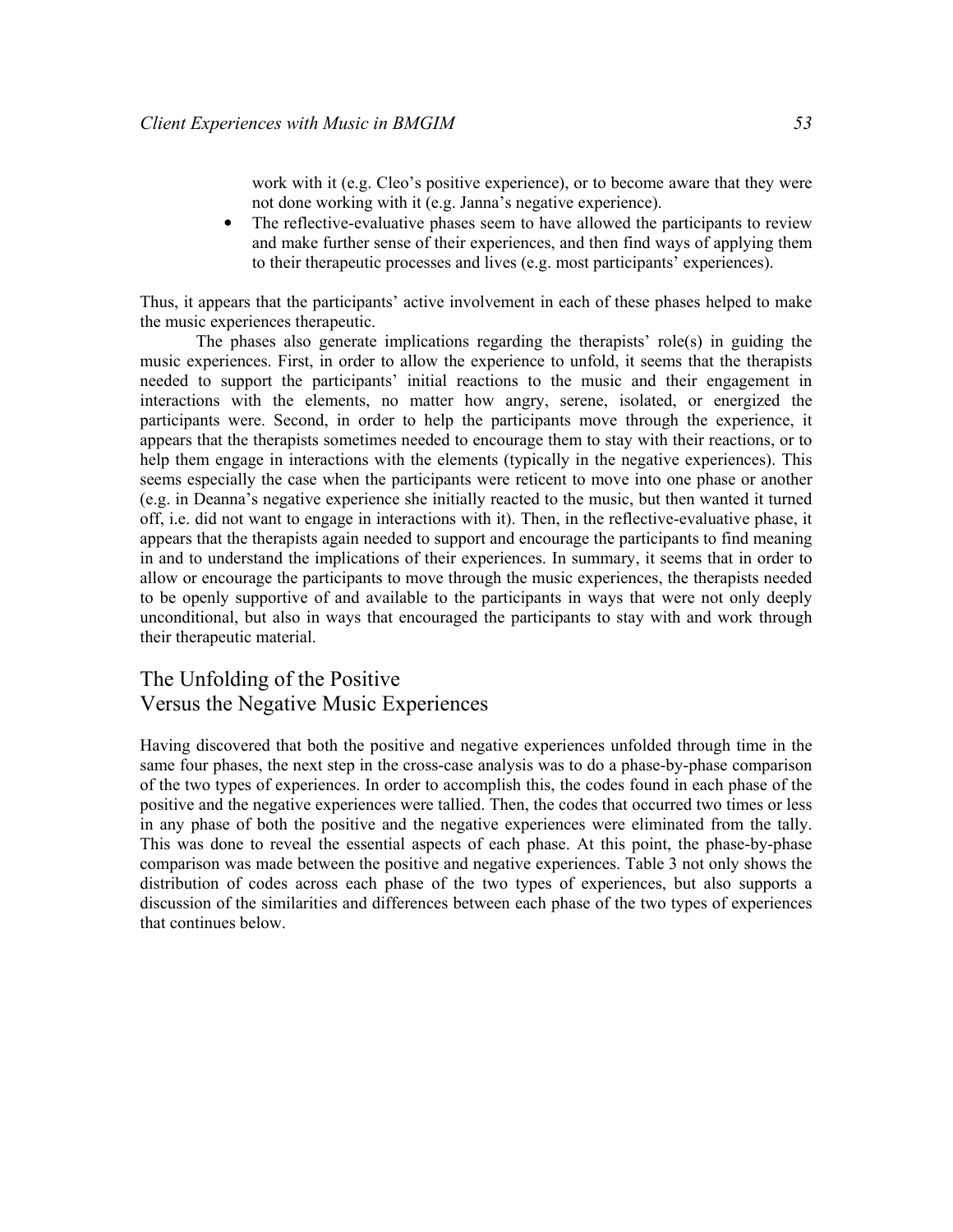| Table 3                                      |
|----------------------------------------------|
| Codes Most Frequently Found in Each Phase of |
| Positive and Negative Music Experiences      |

| Codes                                         | Positive         | Negative         |
|-----------------------------------------------|------------------|------------------|
|                                               | Experiences      | Experiences      |
| <b>REACTION PHASE</b>                         |                  |                  |
| Client relates to music                       | 6                | 5                |
| Music influences client positively            | 5                | $\boldsymbol{0}$ |
| Music influences client negatively            | $\overline{c}$   | 5                |
| Music does not match client                   | 1                | $\overline{3}$   |
| <b>ENGAGEMENT PHASE</b>                       |                  |                  |
| Client relates to music                       | 18               | 11               |
| Client rejects music                          | $\overline{2}$   | 11               |
| Client relates to self                        | $8\,$            | 13               |
| Client involves therapist                     | $\boldsymbol{0}$ | 6                |
| Client relates to imaging experience          | 13               | $\overline{7}$   |
| Client does not understand imaging experience | 1                | 3                |
| Client changes behavior                       | $\overline{c}$   | 5                |
| Client changes feeling                        | 3                | $\theta$         |
| Music influences client positively            | 9                | $\theta$         |
| Music influences client negatively            | 1                | 14               |
| Music matches client                          | 5                | $\boldsymbol{0}$ |
| Music does not match client                   | 1                | 4                |
| Therapist influences client                   | $\boldsymbol{0}$ | 3                |
| Imagery influences client negatively          | $\theta$         | $\overline{4}$   |
| <b>CLOSING PHASE</b>                          |                  |                  |
| Client relates to music                       | 5                | 1                |
| Client relates to self                        | 5                | $\overline{2}$   |
| Client relates to imaging experience          | $\overline{4}$   | $\mathbf{1}$     |
| Client changes behavior                       | $\boldsymbol{0}$ | 3                |
| Client gains insight                          | $\mathfrak{Z}$   | $\boldsymbol{0}$ |
| Music does not match client                   | $\boldsymbol{0}$ | 3                |
| REFLECTIVE-EVALUATIVE PHASE                   |                  |                  |
| Client does not understand imaging experience | $\theta$         | 3                |
| Client changes behavior                       | 11               | 7                |
| Client changes feeling                        | 6                | 3                |
| Client gains insight                          | 17               | 15               |

# Reaction Phase

In the reaction phases, Table 3 shows that the positive and negative experiences were similar because, in both of them, the participants willingly and openly related to the music. They tended to do this by listening to the qualities of the music, creating imagery in relation to it, and feeling it in their bodies. Table 3 also shows that the two types of experiences were different in one significant way. In the positive experiences, the participants typically perceived that the music was influencing them in beneficial, supportive, or helpful ways (e.g. it motivated Cleo to take the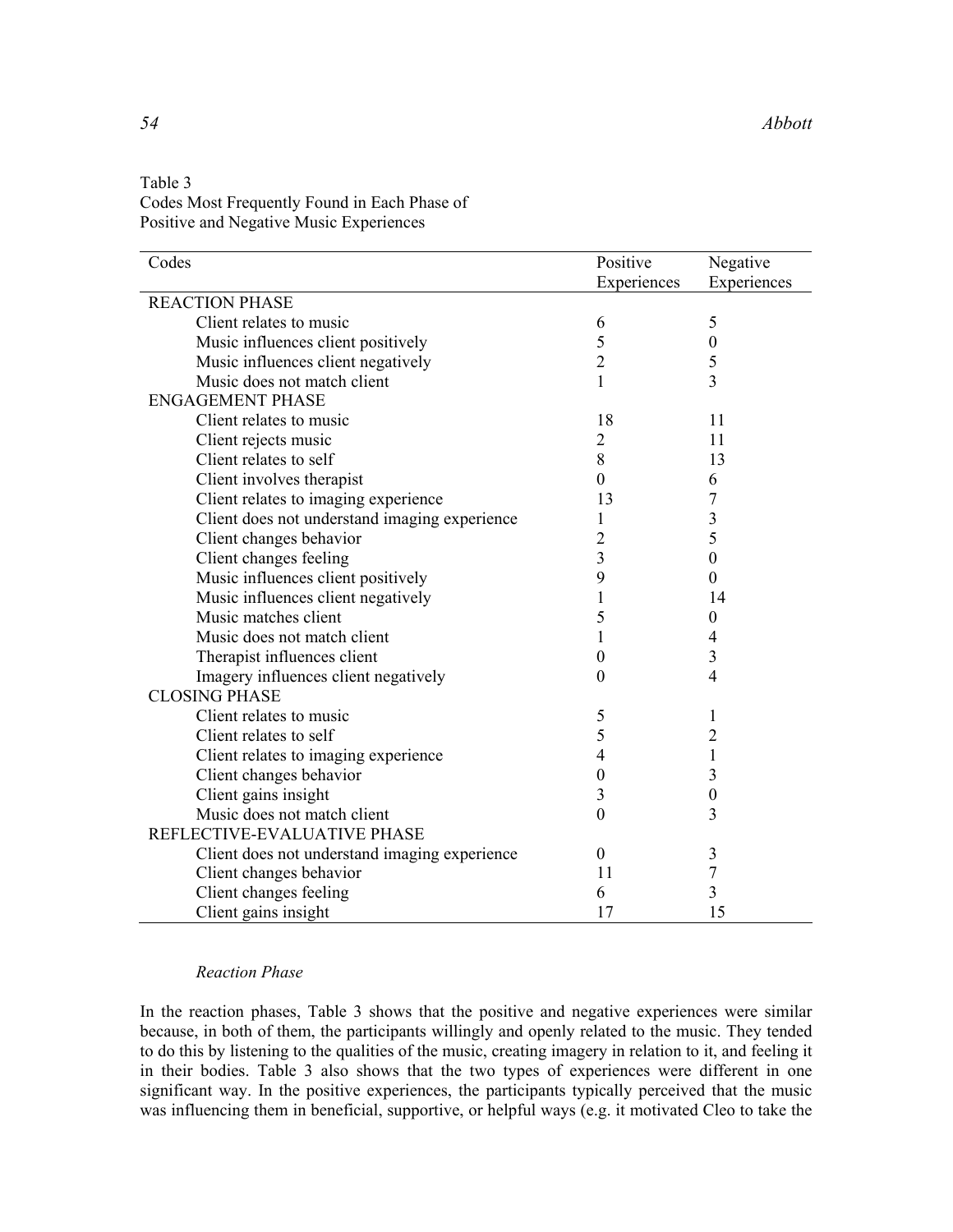leap into the vista), whereas in the negative experiences, the participants tended to perceive that the music was influencing them in undesired, uncomfortable, or even threatening ways (e.g. it created the woman that sat on Beth until she could hardly breathe), or that its qualities did not match the qualities of what they wanted to experience (e.g. it's sweetness did not match Stella's shitty space). In other words, the participants often cast the music into positive roles in the positive experiences, while they tended to cast the music into negative roles in the negative experiences. Thus, the main finding here is that, in the reaction phase, the participants openly related to the music in both positive and negative experiences, but typically cast the music into different roles according to their perception of the music. Based on the idea that during the reaction phase the participants accessed therapeutic material through their reactions to the music, the participants' different reactions in the positive and negative experiences seem to imply that, in negative experiences, they typically accessed material that they considered uncomfortable, potentially harmful, or undesirable whereas, in positive experiences, they typically accessed material that they considered desirable, beneficial, or helpful.

### Engagement Phase

Once the participants reacted to the music, they became more and more involved in their experiences during the engagement phases. As can be seen in Table 3, they typically continued to perceive the music differently in the two types of experiences (positively in positive experiences, negatively in negative experiences), but sometimes the ways that they engaged in them were quite similar. For instance, in both positive and negative experiences, the participants related willingly to the different BMGIM elements by doing things like having conversations with images, feeling the music in their bodies, and becoming aware of how they felt (e.g. serene, tense, angry, etc.) as the experience unfolded. There were times in the negative experiences, however, when the participants tended to do things they did not do in the positive experiences, like reject the music (e.g. Deanna wanted it turned off) or change the way they were trying to deal with the experience (e.g. Lance let go of his thoughts and just yelled at the music). Additionally, in the positive experiences, the participants sometimes did things that they did not typically do in the negative experiences, like begin to feel better about themselves and their lives (e.g. Janna). Interestingly, although the participants used some of the same ways of engaging in both the positive and negative experiences, they typically used almost twice as many different ways to engage in the negative experiences as they used in the positive ones. This finding seems to indicate that the participants tended to relate to therapeutic material that they considered uncomfortable, potentially harmful, or undesirable (i.e. negative) in ways that were both similar and different to they ways they worked with material that they considered beneficial, helpful or desirable (i.e. positive), but that they used many more and varied ways to deal with the negative material as compared to the positive material.

During the engagement phases, Table 3 shows that the therapists' involvement clearly differed between the positive and negative experiences. Most often the participants did not describe conscious awareness of their therapists' roles in the positive experiences, but did perceive their therapists as actively influential in the negative experiences. Typically the therapists attempted to help the participants cope with their negative experiences by changing the music, suggesting that the participant deal with the experience in different way, or using a physical intervention. This finding seems to indicate that a few of the participants' perceived need for help was greater in the engagement phases of the negative experiences than in the engagement phases of the positive experiences, and that these participants felt they could use their therapists as external and helpful resources.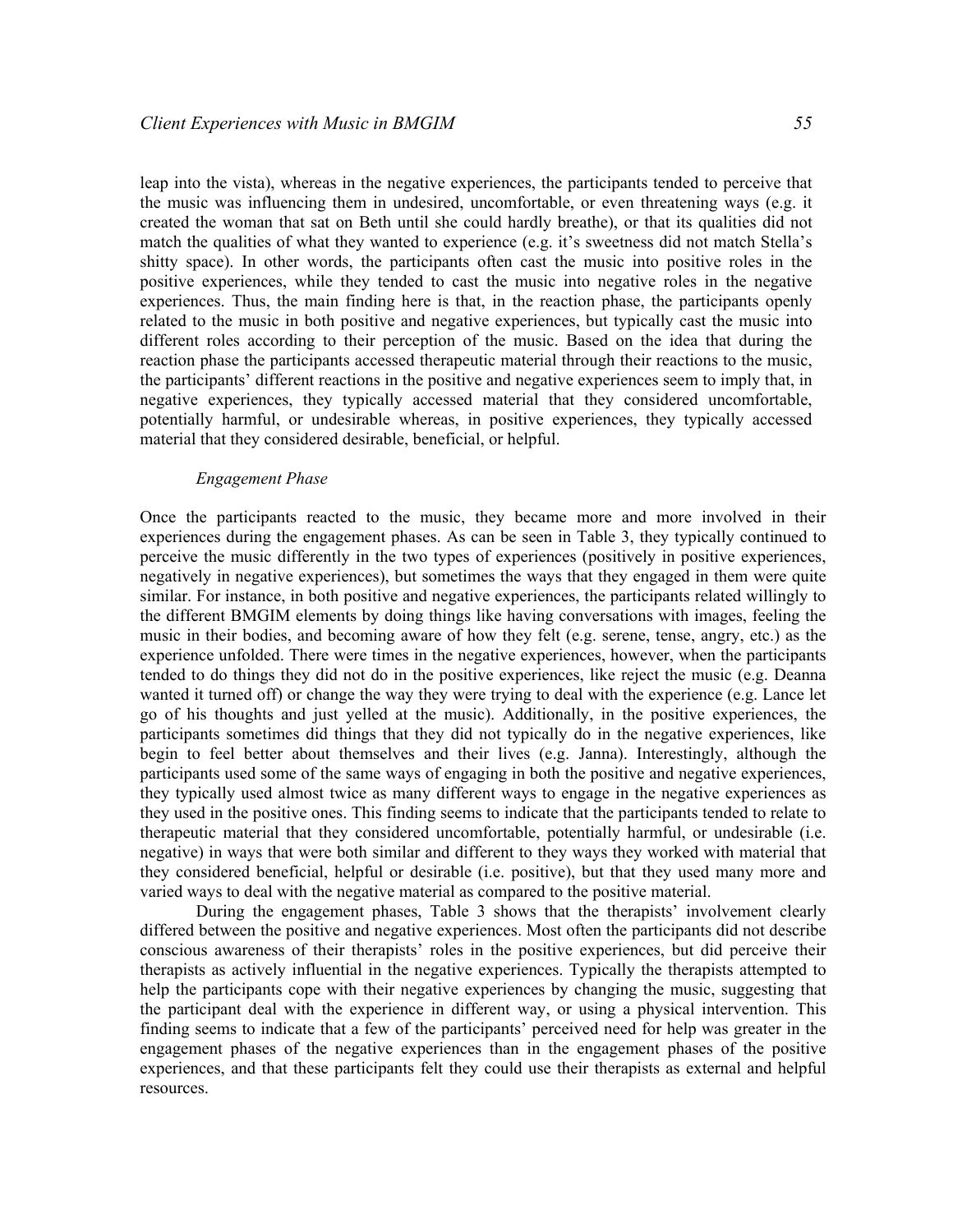Lastly, in the engagement phases, the participant's images also differed between the positive and negative experiences. Table 3 shows that the participants tended to create images that influenced them in negative ways in the negative experiences, but did not influence them in the positive experiences. In other words, in the negative experiences, the participants' images would do things like make them feel uncomfortable, or try to get them to do things they did not want to do, but in the positive experiences, their images did *not* do these things. Considering the participants' images as an aspect of their therapeutic material, it would seem that this finding also supports the idea that the participants typically worked with therapeutic material they considered uncomfortable, potentially harmful, or undesirable in the negative experiences.

### Closing Phase

During the closing phase, Table 3 shows that the participants tended to deal differently with the positive experiences as compared to the negative ones. In the positive experiences, the participants' typically did things like relate to the different elements (e.g. Deanna sat in the presence of God, Anna felt the music in her body) and come to understand something that they had not before understood (e.g. Cleo realized she did not need the music's support). In the negative experiences, the participants tended to change the way they were coping with the experience (e.g. Janna stopped focusing on the music and started experiencing how she felt) and to continue being aware that the music was not matching how they wanted to feel (e.g. Anna). Interestingly, the participants were typically not aware of either the therapist's or the imagery's influence during the closing phases; instead, they were generally focused on how *they* themselves felt, or on how *they* were relating to the music or the imagery. In summary, the negative experiences tended to close differently than the positive experiences, again implying that the participants dealt with therapeutic material they perceived as uncomfortable or undesirable differently than they dealt with the material they perceived as beneficial or helpful.

### Reflective-Evaluative Phase

In the reflective-evaluative phases the participants reflected on the meaning of their experiences and worked to describe the impact they had on their therapeutic processes and their lives. Interestingly, when they did this the participants tended to describe the same types of therapeutic outcomes for both the positive and the negative experiences. They described having not only gained insights, but also having changed the way they felt about and interacted with themselves, others, and life as a result of having had both positive and negative music experiences. The only typical difference in outcomes was that a few participants had difficulty understanding their negative experiences, whereas they could generally make sense of their positive experiences. Thus, the main finding here is that the outcomes of positive and negative experiences with the music were often the same. The implication is that the participants found their negative experiences with the music to be as relevant and useful to their therapeutic process as their positive experiences; it therefore appears that negative perceptions of the music did not always predict negative outcomes of the experiences.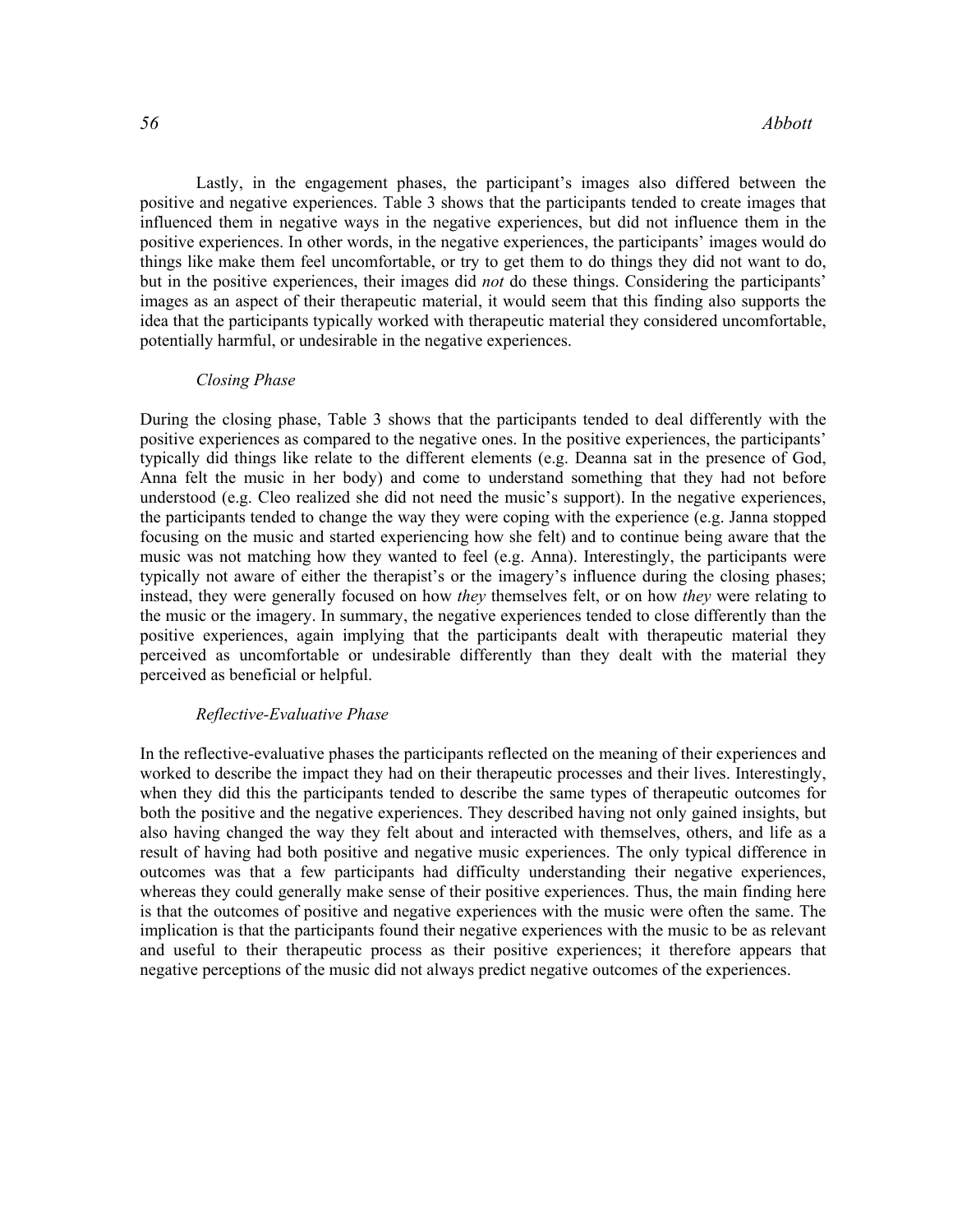# SUMMARY OF FINDINGS AND FURTHER IMPLICATIONS

While the vignettes of the participants' positive and negative music experiences appeared unique to each individual, coding and further analysis began to reveal a fundamental similarity between their essential structures. They both consisted of interactions between four elements: the music, the imagery, the client, and the therapist. In essence, it seems that the music experiences provided the participants with circumstances in which they could experience, examine, and work to change their relationships with themselves, others, and life, each in their individual ways.

The processes of the positive and the negative experiences were also found to have a fundamental similarity. They appeared to unfold in the same four distinct phases, allowing the participants' to first access and then work with therapeutic material, and finally, to look back on their work and apply it in beneficial ways to their therapeutic processes and lives in general. It is also interesting to consider that the different ways these clients negotiated these phases may provide insight into their perceptions of things, and raise possible ways for understanding them within the context of their prior music experiences, current life situations, and biographical history. For example, an unwillingness to initially react to the music might indicate an unwillingness to risk accessing therapeutic material, a seemingly basic issue of trust. For another example, a reluctance to engage in interactions with the different BMGIM elements might indicate that a client does not feel able to engage in work with a particular therapeutic issue (e.g. Deanna's initial perception that she could not cope with the music in her negative experience), or that a client is choosing not to engage in an old and unhelpful strategy for coping with a particular experience (e.g. Jim's initial unwillingness to hear or deal with the music in his negative experience). In another example, a client may react to the music, engage in interactions with different BMGIM elements, but not seem to find any resolution to the material in the closing phase (e.g. Janna's struggle between the light and the dark in her negative experience). These situations may indicate that the client is willing to work with the material, but is not yet aware of how work through the material evoked.

It seems that the above examples represent only a few of the innumerable ways that clients may manage the phases of their music experiences, and that each of them may have the potential to reveal how a client is perceiving and relating to different aspects of self, other, and life in general. Additionally, they suggest that process-oriented methods of examining music experiences may be of help with assessment and evaluation in therapy (as compared with and in addition to content-oriented methods).

Interestingly, the process-oriented method used to analyze these positive and negative experiences showed that the participants' management of the two types of experiences tended to be quite different. In the positive experiences, the participants usually opened themselves to things they perceived as helpful, beneficial, or desirable; whereas in the negative experiences, they typically worked to either cope with or resist dealing with things they perceived as uncomfortable, threatening, or undesirable. This finding seems to indicate that these two types of experiences have the potential to serve different types of therapeutic purposes: positive experiences helping clients to open and relate to positively perceived therapeutic material, and negative experiences helping clients to acknowledge and learn to cope with negatively perceived therapeutic material. Based on this, one might speculate that it could be therapeutically important for the BMGIM process to include both positive and negative music experiences. Even further, it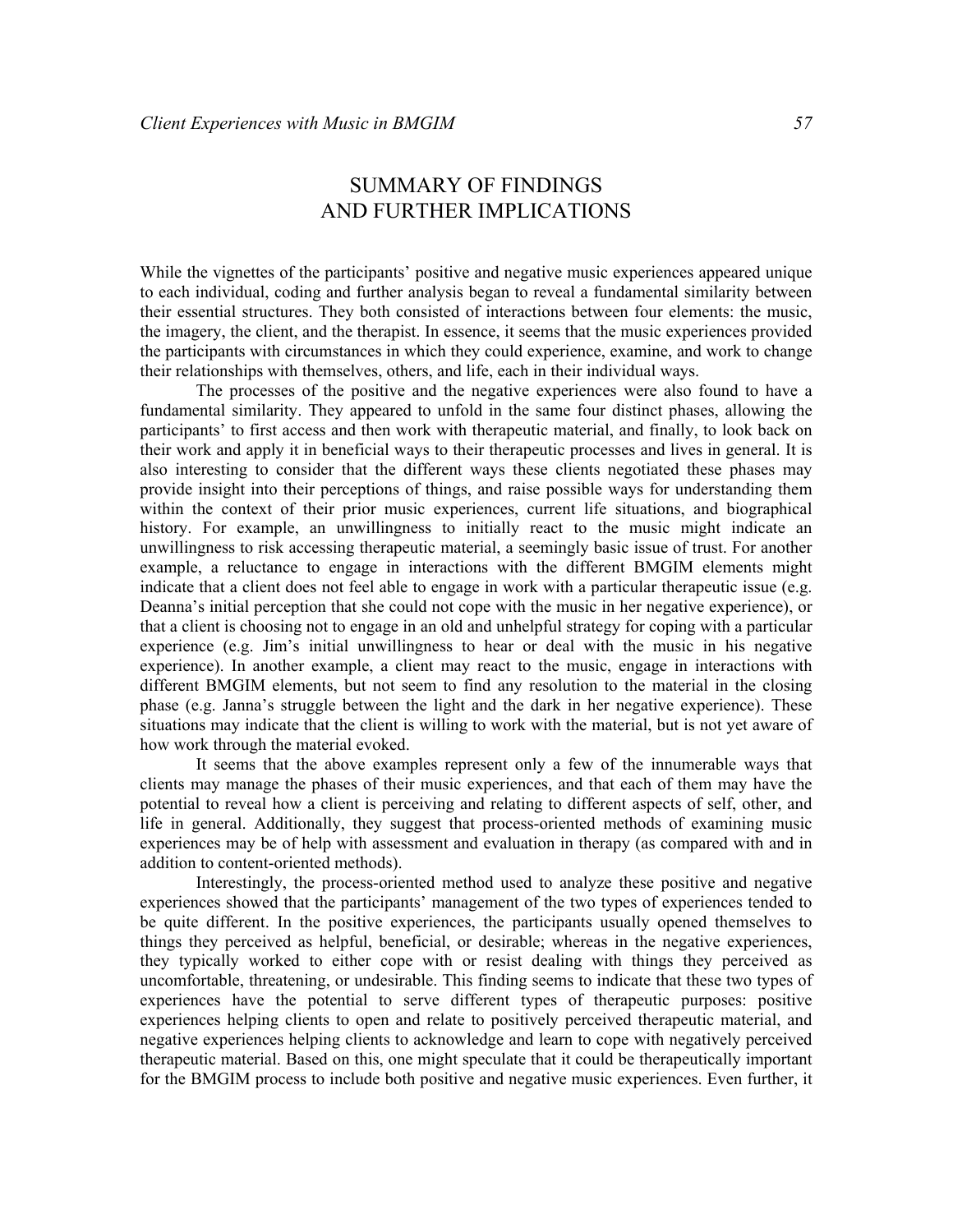may be that work with these two types of experiences is interrelated. For example, work in positive experiences may lead to work in negative experiences and vice versa.

 The process-oriented analysis also showed that, when involved in the client's experiences, the therapists were typically more influential in the negative experiences than they were in the positive ones. There seem to be a number of interpretations for this phenomenon. For one, it could be that during the negative experiences, the participants became aware of or fully experienced how their perceptions of something could make them uncomfortable or affect them in a limiting, painful, or even self-abusive ways. These experiences may have felt overwhelming and the participants may have expressed an authentic need for the therapist's supportive presence, guidance, or actual assistance. For example, in Suzanne's experience, the pressure in her chest continued to increase, making her more and more uncomfortable until her therapist finally intervened by pressing lightly on her clavicles, thereby showing Suzanne that this pressure could be released. Another reason may be that the participants were simply unwilling to stay with and work through the experience. For example, in Haley's experience, rather than staying with her feeling of being held back by the music and finding a way to cope with it, she hoped for it to change and explained this to her therapist, who then changed the music. The therapists may also have been implicated in their greater involvement in negative music experiences. On the one hand, it may be that they felt a need to rescue the participants from the difficulties of their experiences. In such cases, these interventions may be directly related to the therapists' personal reactions to the participants' experiences (i.e. countertransference), and could potentially result in the participants becoming dependent on their therapists to help them cope with their lives. On the other hand, the therapists' interventions may have been used to encourage the participants to stay with the music and find a way to deal with their experiences (e.g. in Anna's experience, perhaps her therapist suggested that she stay with the music for this reason). In these cases, the interventions may be therapeutically beneficial and could help clients work with material they would have otherwise avoided on their own.

 Although the processes of the positive and negative experiences differed in some fundamental ways, the outcomes of the two types of experiences tended to be very similar. The participants typically described gaining new insights, making changes in the ways they felt about things, and making changes in the ways they behaved. An important implication of this finding is that the participants typically found both the positive and the negative music experiences to be relevant and valuable to their therapeutic processes, even though they may have felt uncomfortable, threatened, or unable to cope during the negative experiences.

The outcomes of a few of the negative experiences, however, were marked by the participants' inability to make sense of them (Deanna, Beth, and Karen's experiences). This finding suggests two different things. First, the material raised in these experiences was more than the participants believed they could cope with at the time. For example, Beth could hardly breathe when she was being suffocated by the heavy woman and, at first, did not really understand what the experience was about. Second, perhaps the participants' therapists did not sufficiently support them through the experiences. Either way, this finding seems to underscore the importance of actively monitoring clients' therapeutic processes in order to help them stay with, work through, and integrate the material raised in their music experiences, especially when they perceive it as uncomfortable, undesirable, and potentially threatening.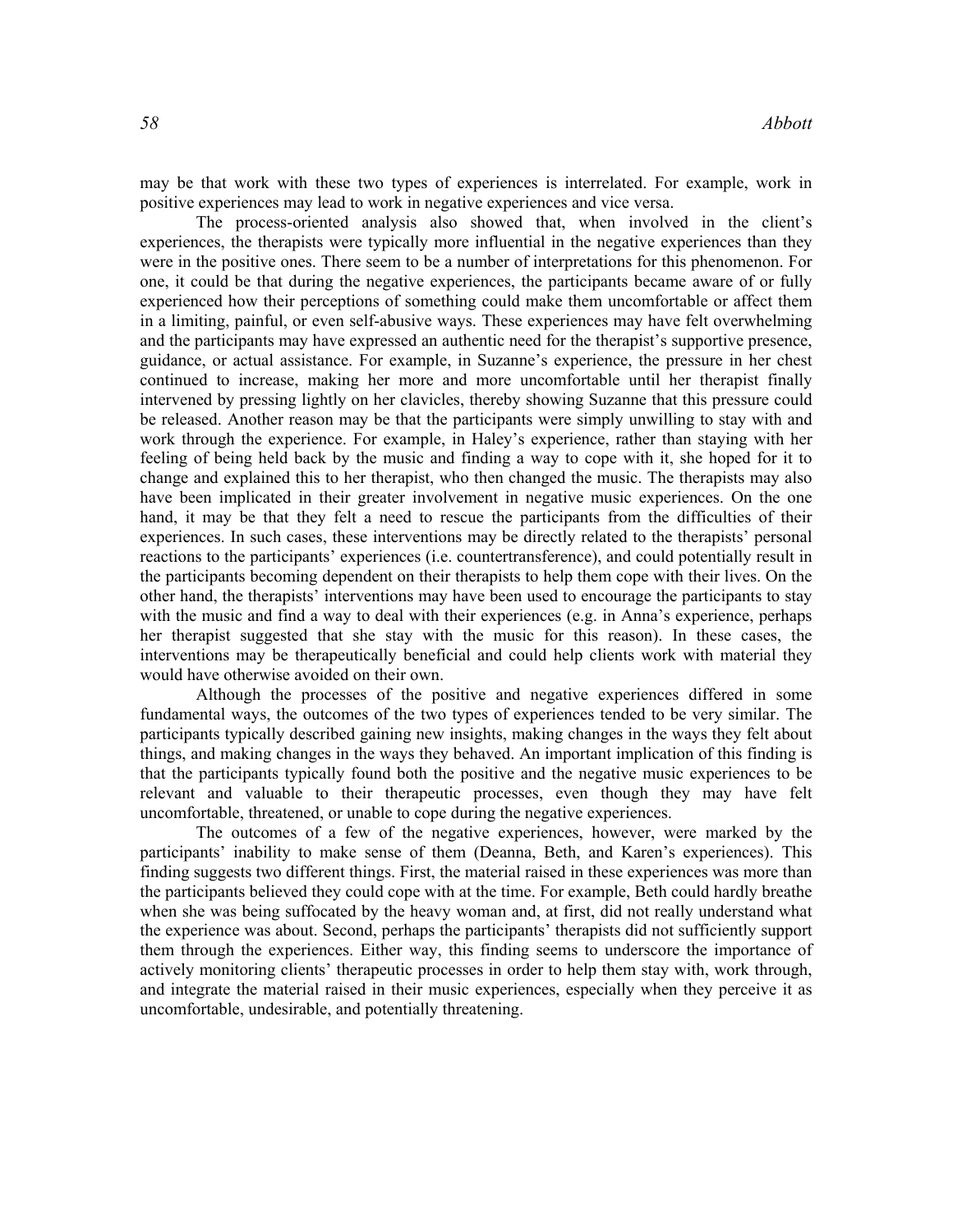# **CONCLUSIONS**

The purpose of this study was to narrate and analyze BMGIM clients' positive and negative experiences with the music, a) so that their essential similarities and differences could be described, and b) so that their impact on the clients' therapeutic processes and lives could be examined. The study's method was designed using research techniques stemming from both phenomenology and transcendental realism (Miles & Huberman, 1994).

 Analysis of the experiences showed that while the structure of the participants' positive and negative BMGIM music experiences were quite similar, the two types of experiences tended to unfold in rather different ways. As a result, the positive and negative experiences typically seemed to serve different purposes within the participants' therapeutic processes. It also appears that both types of experiences were often of therapeutic value to the participants—as long as the participants were able to integrate them into the context of their therapeutic processes.

In terms of further research, the results of this study suggest that examination of BMGIM music experiences must simultaneously involve all four of elements BMGIM. This is due to their integral nature: often the music, therapist, imagery, and client roles are so intertwined in the experiences that they are nearly impossible to examine separately. This study also raises some interesting questions about clients' negative experiences with the music. It showed that the participants sometimes wanted or needed assistance from their therapists to stay with and work through their negative experiences. It might be interesting to study clients' perceptions of the interventions they found helpful and the interventions that they found unhelpful in those moments. The study also showed that the participants tended to deal with and work through their negative experiences in ways that they did not use in their positive experiences. It might be interesting to examine these dynamics and any implications they may have for clinical practice.

Finally, the mixture of qualitative research methods and techniques used in this study allowed the participants' experiences to be narrated and analyzed in a way that was trustworthy and revealed interesting findings. As such, the use of other qualitative research methods may bring new insights into this topic. For example, a heuristic study of client's music experiences involving the multiple perspectives of researcher, client, and therapist might add to the current body of knowledge on this topic.

# REFERENCES

- Band, J. P. (1996). The influence of selected music and structured vs. unstructured inductions on mental imagery. (Doctoral dissertation, University of South Carolina, 1996). Dissertation Abstracts International, 57, 1028.
- Bonny, H. L. (2002a). Autobiographical essay. In H. L. Bonny, Music & consciousness: The evolution of Guided Imagery and Music (GIM) (pp. 1–18). Gilsum, NH: Barcelona Publishers.
- Bonny, H. L. (2002b). Cycles of experience: Past, present and future. In H. L. Bonny, *Music &* consciousness: The evolution of Guided Imagery and Music (GIM) (pp. 231–246). Gilsum, NH: Barcelona Publishers.
- Bonny, H. L. (2002c). Guided Imagery and Music (GIM): Mirror of consciousness. In H. L. Bonny, Music & consciousness: The evolution of Guided Imagery and Music (GIM) (pp. 93–102). Gilsum, NH: Barcelona Publishers.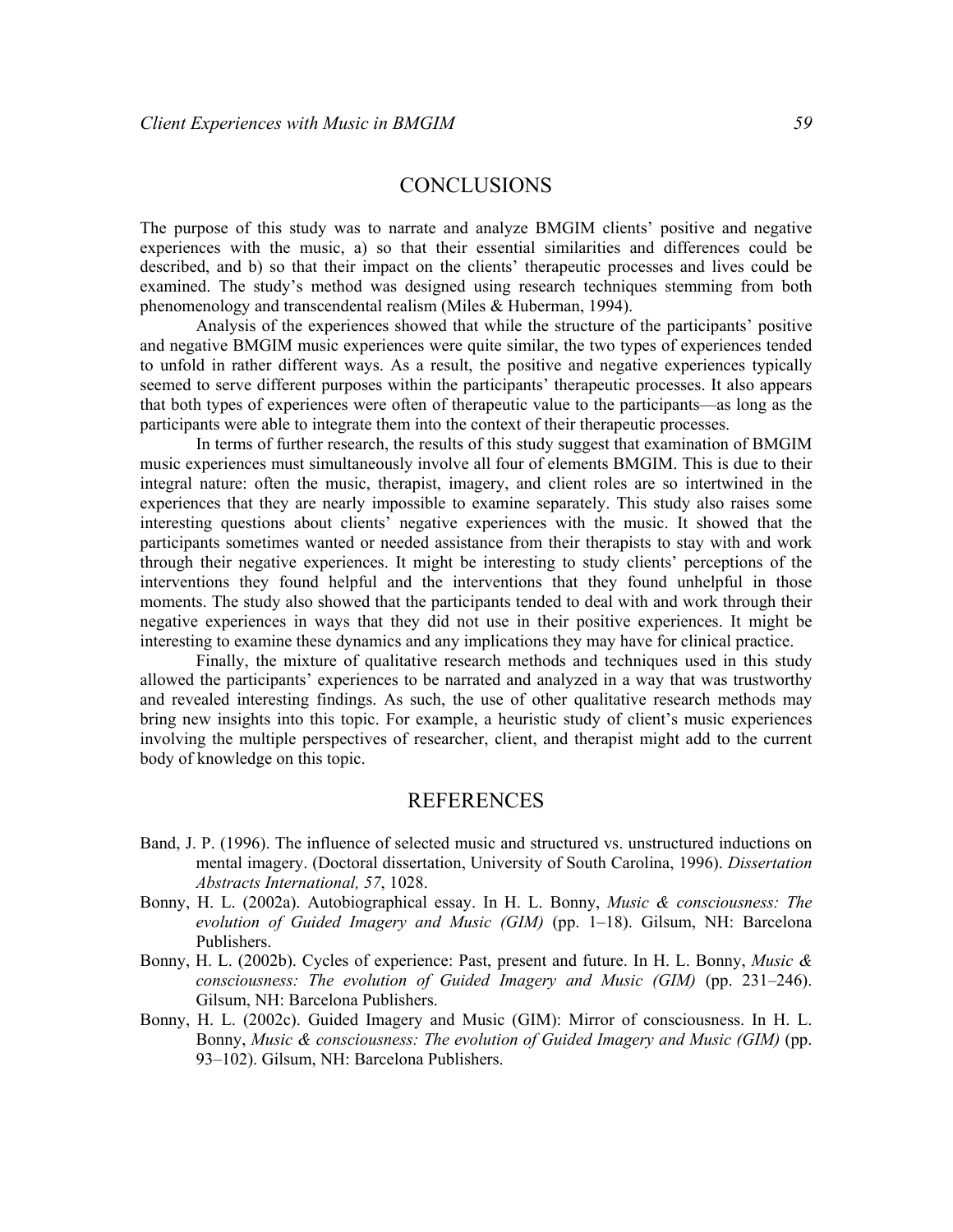- Bonny, H. L. (2002d). The role of taped music programs in the GIM process. In H. L. Bonny, Music & consciousness: The evolution of Guided Imagery and Music (GIM) (pp. 299– 231). Gilsum, NH: Barcelona Publishers.
- Bonny, H. L. (2002e). The state of the art of music therapy. In H. L. Bonny, Music  $\&$ consciousness: The evolution of Guided Imagery and Music (GIM) (pp. 157–173). Gilsum, NH: Barcelona Publishers.
- Bonny, H. L. & Goldberg, F. S. (2002). New directions in the Bonny Method of Guided Imagery and Music. In H. L. Bonny, *Music & consciousness: The evolution of Guided Imagery* and Music (GIM) (pp. 265–268). Gilsum, NH: Barcelona Publishers.
- Bonny, H. L. & Pahnke, W. (2002). The use of music in psychedelic (LSD) psychotherapy. In H. L. Bonny, Music & Consciousness: The evolution of Guided Imagery and Music (pp. 19– 42). Gilsum, NH: Barcelona Publishers.
- Bruscia, K. E. (1991). Embracing life with AIDS: Psychotherapy through Guided Imagery and Music (GIM). In K. E. Bruscia (Ed.), Case studies in music therapy (pp. 581–602), Gilsum, NH: Barcelona Publishers.
- Buell, R. (1999). Emerging through music: A journey toward wholeness with Guided Imagery and Music. In J. Hibben (Ed.), Inside music therapy: Client experiences (pp. 45–52). Gilsum, NH: Barcelona Publishers.
- Clark, M. F. (1991). Emergence of the adult self in Guided Imagery and Music (GIM) therapy. In K. E. Bruscia (Ed.), Case studies in music therapy (pp. 309–331). Gilsum, NH: Barcelona Publishers.
- Clarkson, G., & Geller, J. D. (1996). The Bonny method from a psychoanalytic perspective: Insights from working with a psychoanalytic psychotherapist in a Guided Imagery and Music Series. The Arts in Psychotherapy, 23(4), 311–319.
- Grocke, D. E. (1999). Pivotal moments in Guided Imagery and Music. In J. Hibben (Ed.), *Inside* music therapy: Client experiences (pp. 295–306). Gilsum, NH: Barcelona Publishers.
- Grocke, D. E. (2002). The evolution of Bonny's music programs. In. K. E. Bruscia & D. E. Grocke (Eds.), Guided Imagery and Music : The Bonny method and beyond (pp. 85–98). Gilsum, NH: Barcelona Publishers.
- Isenberg-Grzeda, C. (1999). Experiencing the music in Guided Imagery and Music. In J. Hibben (Ed.), Inside music therapy: Client experiences (pp. 61–68). Gilsum, NH: Barcelona Publishers.
- Kenny, C. B. (1996). The story of the field of play. In M. Langenberg, K. Aigen, and J. Frommer (Eds.), Qualitative music therapy research: Beginning dialogues (pp. 55–80). Gilsum, NH: Barcelona Publishers.
- McKinney, C. H. (1990). The effect of music on imagery. Journal of Music Therapy, 27, 34–46.
- McKinney, C. H., and Tims, F. C. (1995). Differential effects of selected classical music on the imagery of high versus low imagers: Two studies. Journal of Music Therapy, 32, 22–45.
- Miles, M. B., and Huberman, M. (1994). *Qualitative data analysis: An expanded sourcebook* (2<sup>nd</sup>) ed.). Thousand Oaks, CA: Sage Publications.
- Newel, A. (1999). Dealing with physical illness: Guided Imagery and Music and the search for self. In J. Hibben (Ed.), *Inside music therapy: Client experiences* (pp. 13–26). Gilsum, NH: Barcelona Publishers.
- Pickett, E. (1991) Guided Imagery and Music (GIM) with a dually diagnosed woman having multiple addictions. In K. E. Bruscia (Ed.), Case studies in music therapy (pp. 497–512). Gilsum, NH: Barcelona Publishers.
- Pickett, E. (1992). Guided Imagery and Music (GIM) with a dually diagnosed woman having multiple addictions. Journal for the Association for Music & Imagery, 1, 55–68.